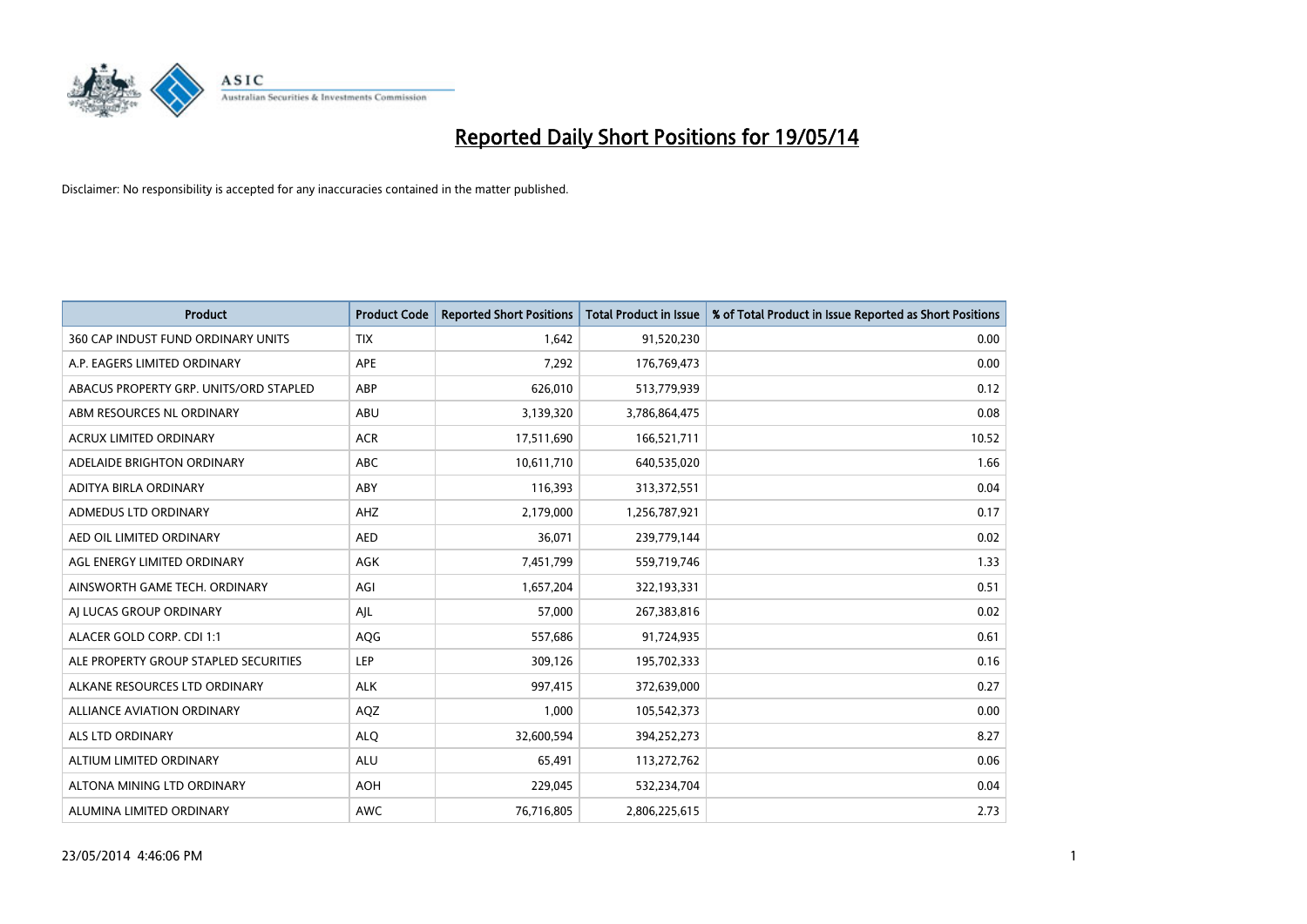

| <b>Product</b>                          | <b>Product Code</b> | <b>Reported Short Positions</b> | <b>Total Product in Issue</b> | % of Total Product in Issue Reported as Short Positions |
|-----------------------------------------|---------------------|---------------------------------|-------------------------------|---------------------------------------------------------|
| AMALGAMATED HOLDINGS ORDINARY           | AHD                 | 10,668                          | 157,854,701                   | 0.01                                                    |
| AMCOM TELECOMM. ORDINARY                | AMM                 | 1,172,309                       | 245,322,894                   | 0.48                                                    |
| AMCOR LIMITED ORDINARY                  | <b>AMC</b>          | 5,032,810                       | 1,206,684,923                 | 0.42                                                    |
| AMP CAPITAL CHINA ORDINARY UNITS        | <b>AGF</b>          | 10,889,808                      | 374,593,484                   | 2.91                                                    |
| AMP LIMITED ORDINARY                    | AMP                 | 39,364,324                      | 2,957,737,964                 | 1.33                                                    |
| ANSELL LIMITED ORDINARY                 | <b>ANN</b>          | 4,761,546                       | 152,937,881                   | 3.11                                                    |
| ANTARES ENERGY LTD ORDINARY             | <b>AZZ</b>          | 766,295                         | 255,000,000                   | 0.30                                                    |
| ANTEO DIAGNOSTICS ORDINARY              | <b>ADO</b>          | 4,500                           | 831,689,493                   | 0.00                                                    |
| ANZ BANKING GRP LTD ORDINARY            | <b>ANZ</b>          | 9,079,326                       | 2,744,118,670                 | 0.33                                                    |
| APA GROUP STAPLED SECURITIES            | <b>APA</b>          | 29,319,295                      | 835,750,807                   | 3.51                                                    |
| APN NEWS & MEDIA ORDINARY               | <b>APN</b>          | 2,439,175                       | 1,029,041,356                 | 0.24                                                    |
| AQUARIUS PLATINUM. ORDINARY             | <b>AQP</b>          | 7,078,136                       | 488,103,453                   | 1.45                                                    |
| AQUILA RESOURCES ORDINARY               | <b>AQA</b>          | 6,256,305                       | 411,804,442                   | 1.52                                                    |
| ARAFURA RESOURCE LTD ORDINARY           | ARU                 | $\overline{2}$                  | 441,270,644                   | 0.00                                                    |
| ARB CORPORATION ORDINARY                | <b>ARP</b>          | 1,789,754                       | 72,493,302                    | 2.47                                                    |
| ARDENT LEISURE GROUP STAPLED SECURITIES | AAD                 | 2,523,470                       | 405,055,708                   | 0.62                                                    |
| ARENA REIT. ORDINARY UNITS              | ARF                 | 33,293                          | 211,495,653                   | 0.02                                                    |
| ARISTOCRAT LEISURE ORDINARY             | <b>ALL</b>          | 8,620,926                       | 551,418,047                   | 1.56                                                    |
| ARRIUM LTD ORDINARY                     | ARI                 | 25,565,465                      | 1,366,183,142                 | 1.87                                                    |
| ASCIANO LIMITED ORDINARY                | <b>AIO</b>          | 9,196,006                       | 975,385,664                   | 0.94                                                    |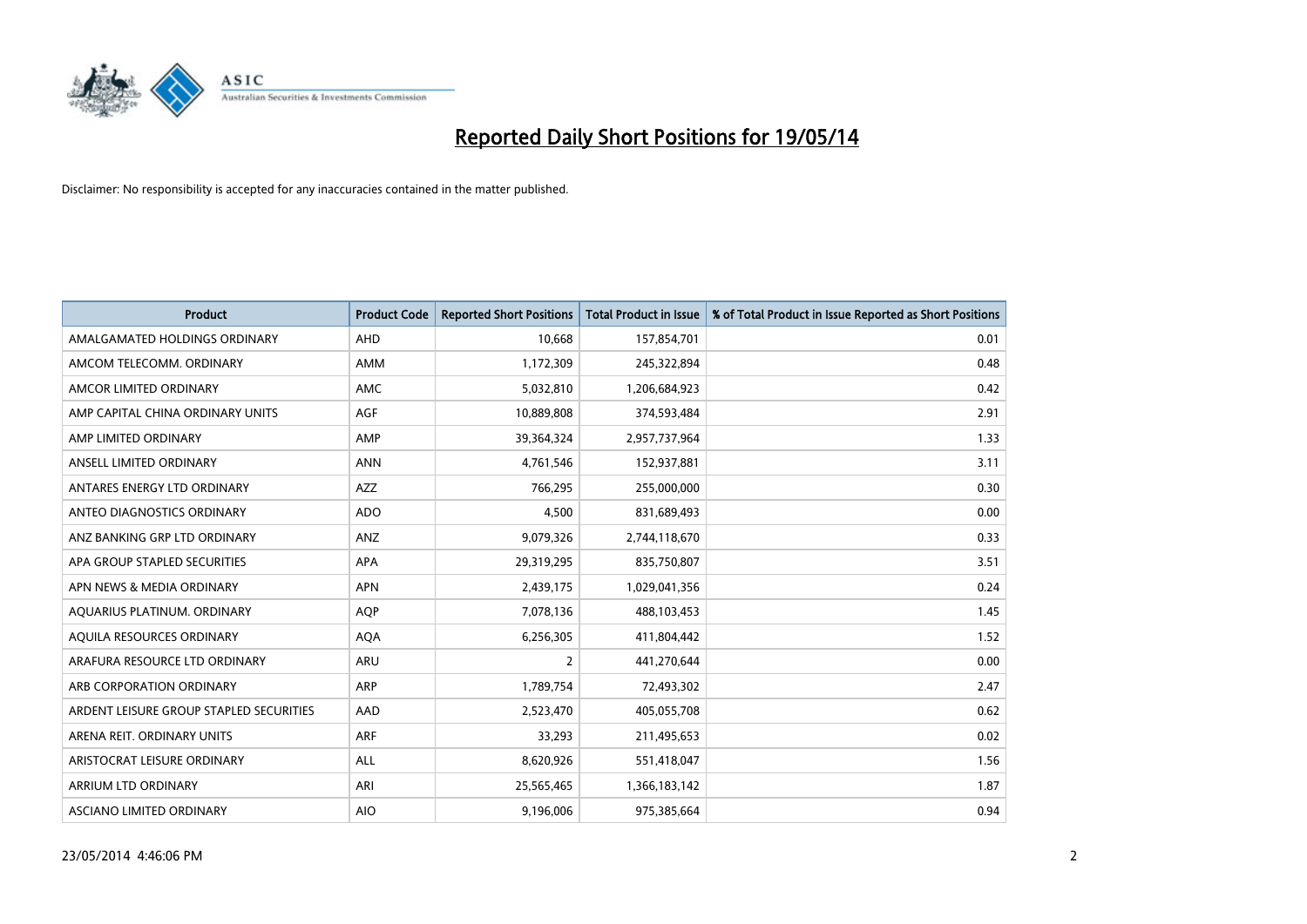

| <b>Product</b>                            | <b>Product Code</b> | <b>Reported Short Positions</b> | <b>Total Product in Issue</b> | % of Total Product in Issue Reported as Short Positions |
|-------------------------------------------|---------------------|---------------------------------|-------------------------------|---------------------------------------------------------|
| ASG GROUP LIMITED ORDINARY                | ASZ                 | 568,838                         | 206,720,839                   | 0.28                                                    |
| ASPEN GROUP ORD/UNITS STAPLED             | APZ                 | 24,356                          | 119,948,774                   | 0.02                                                    |
| ASTRO JAP PROP GROUP STAPLED US PROHIBIT. | AJA                 | 38,421                          | 67,211,752                    | 0.06                                                    |
| ASX LIMITED ORDINARY                      | ASX                 | 5,526,446                       | 193,595,162                   | 2.85                                                    |
| ATLAS IRON LIMITED ORDINARY               | <b>AGO</b>          | 99,283,107                      | 915,496,158                   | 10.84                                                   |
| ATRUM COAL NL ORDINARY                    | <b>ATU</b>          | 307,472                         | 76,305,842                    | 0.40                                                    |
| AUCKLAND INTERNATION ORDINARY             | AIA                 | 3,669                           | 1,190,484,097                 | 0.00                                                    |
| AURIZON HOLDINGS LTD ORDINARY             | AZJ                 | 64,311,191                      | 2,137,284,503                 | 3.01                                                    |
| <b>AURORA OIL &amp; GAS ORDINARY</b>      | <b>AUT</b>          | 1,407,147                       | 448,785,778                   | 0.31                                                    |
| AUSDRILL LIMITED ORDINARY                 | <b>ASL</b>          | 26,776,153                      | 312,277,224                   | 8.57                                                    |
| AUSENCO LIMITED ORDINARY                  | AAX                 | 4,392,938                       | 168,449,799                   | 2.61                                                    |
| AUSTAL LIMITED ORDINARY                   | ASB                 | 251,765                         | 346,379,377                   | 0.07                                                    |
| <b>AUSTBROKERS HOLDINGS ORDINARY</b>      | <b>AUB</b>          | 9,754                           | 59,955,596                    | 0.02                                                    |
| AUSTIN ENGINEERING ORDINARY               | <b>ANG</b>          | 1,058,299                       | 84,274,004                    | 1.26                                                    |
| AUSTRALAND PROPERTY STAPLED SECURITY      | <b>ALZ</b>          | 494,368                         | 578,984,528                   | 0.09                                                    |
| AUSTRALIAN AGRICULT. ORDINARY             | AAC                 | 3,253,360                       | 532,442,368                   | 0.61                                                    |
| <b>AUSTRALIAN EDUCATION UNITS</b>         | <b>AEU</b>          | 13                              | 205,069,661                   | 0.00                                                    |
| AUSTRALIAN INFR LTD ORDINARY              | <b>AIX</b>          | 14,364                          | 620,733,944                   | 0.00                                                    |
| AUSTRALIAN PHARM, ORDINARY                | API                 | 11,094,346                      | 488,115,883                   | 2.27                                                    |
| AUTOMOTIVE HOLDINGS ORDINARY              | <b>AHE</b>          | 160,740                         | 306,437,941                   | 0.05                                                    |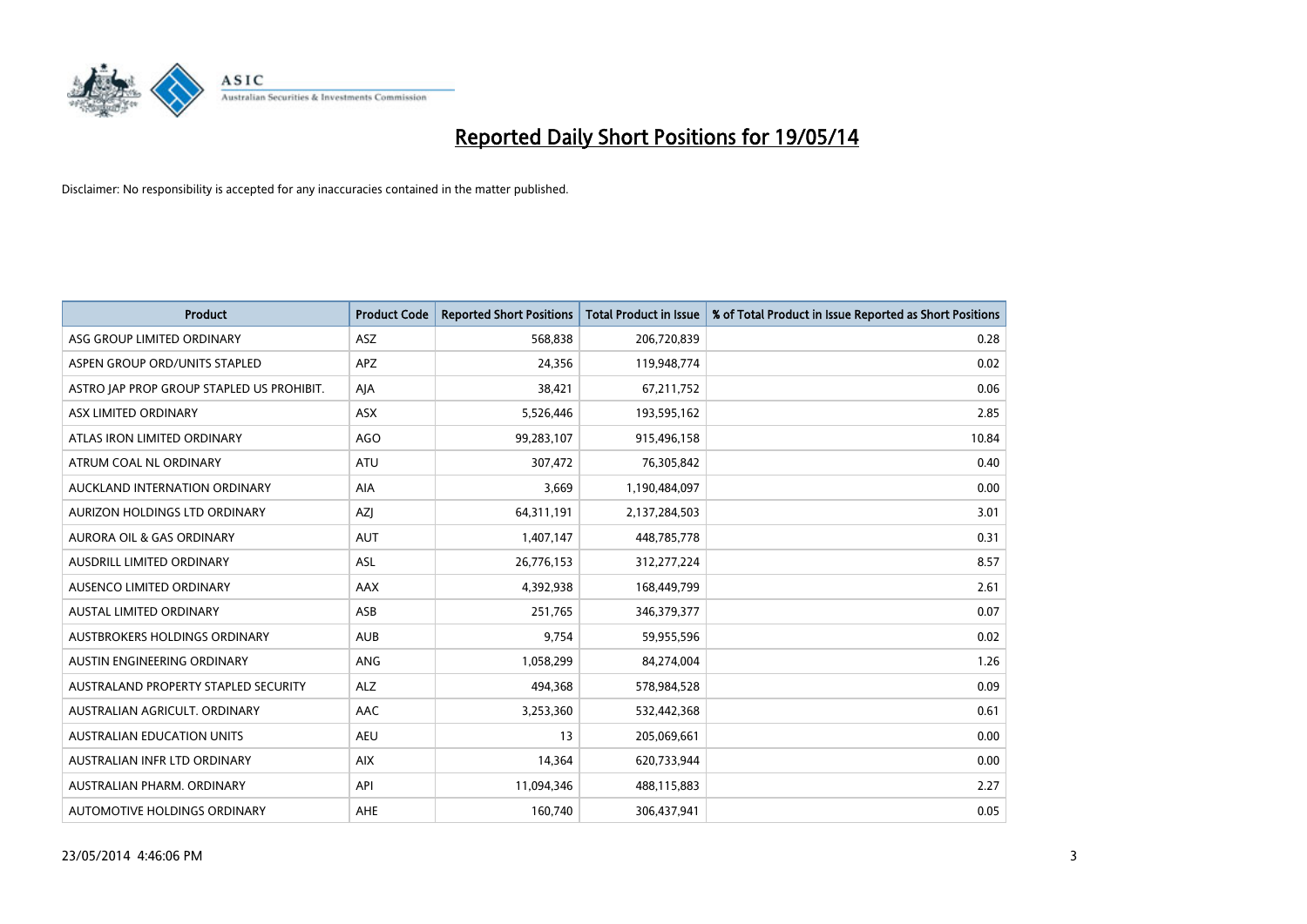

| <b>Product</b>                       | <b>Product Code</b> | <b>Reported Short Positions</b> | <b>Total Product in Issue</b> | % of Total Product in Issue Reported as Short Positions |
|--------------------------------------|---------------------|---------------------------------|-------------------------------|---------------------------------------------------------|
| AVEO GROUP STAPLED SECURITIES        | <b>AOG</b>          | 11,529,122                      | 500,111,460                   | 2.31                                                    |
| AWE LIMITED ORDINARY                 | AWE                 | 363,777                         | 522,696,385                   | 0.07                                                    |
| AZONTO PET LTD ORDINARY              | APY                 | $\mathbf{1}$                    | 1,158,625,100                 | 0.00                                                    |
| AZUMAH RESOURCES ORDINARY            | <b>AZM</b>          | $\mathbf{1}$                    | 356,189,096                   | 0.00                                                    |
| <b>BANDANNA ENERGY ORDINARY</b>      | <b>BND</b>          | 23,919,451                      | 528,481,199                   | 4.53                                                    |
| BANK OF QUEENSLAND. ORDINARY         | <b>BOO</b>          | 4,082,080                       | 339,560,605                   | 1.20                                                    |
| <b>BANNERMAN RESOURCES ORDINARY</b>  | <b>BMN</b>          | 300,047                         | 324,938,790                   | 0.09                                                    |
| <b>BASE RES LIMITED ORDINARY</b>     | <b>BSE</b>          | 5,539,047                       | 561,840,029                   | 0.99                                                    |
| BATHURST RES LTD. ORDINARY           | <b>BRL</b>          | 11,625,649                      | 944,931,961                   | 1.23                                                    |
| <b>BC IRON LIMITED ORDINARY</b>      | <b>BCI</b>          | 2,460,230                       | 124,028,630                   | 1.98                                                    |
| BEACH ENERGY LIMITED ORDINARY        | <b>BPT</b>          | 21,230,922                      | 1,291,444,999                 | 1.64                                                    |
| BEADELL RESOURCE LTD ORDINARY        | <b>BDR</b>          | 33,074,982                      | 790,777,280                   | 4.18                                                    |
| BEGA CHEESE LTD ORDINARY             | <b>BGA</b>          | 616,983                         | 152,245,802                   | 0.41                                                    |
| BENDIGO AND ADELAIDE ORDINARY        | <b>BEN</b>          | 11,570,375                      | 433,893,557                   | 2.67                                                    |
| BENTHAM IMF LTD ORDINARY             | <b>IMF</b>          | 4,482,180                       | 165,370,269                   | 2.71                                                    |
| BERKELEY RESOURCES ORDINARY          | <b>BKY</b>          | 60,659                          | 180,361,323                   | 0.03                                                    |
| BETASHARES ASX RES ETF UNITS         | <b>ORE</b>          | 517,432                         | 3,022,150                     | 17.12                                                   |
| <b>BHP BILLITON LIMITED ORDINARY</b> | <b>BHP</b>          | 10,434,358                      | 3,211,691,105                 | 0.32                                                    |
| <b>BIGAIR GROUP LIMITED ORDINARY</b> | <b>BGL</b>          | 25,998                          | 172,872,340                   | 0.02                                                    |
| <b>BILLABONG ORDINARY</b>            | <b>BBG</b>          | 12,306,827                      | 990,370,034                   | 1.24                                                    |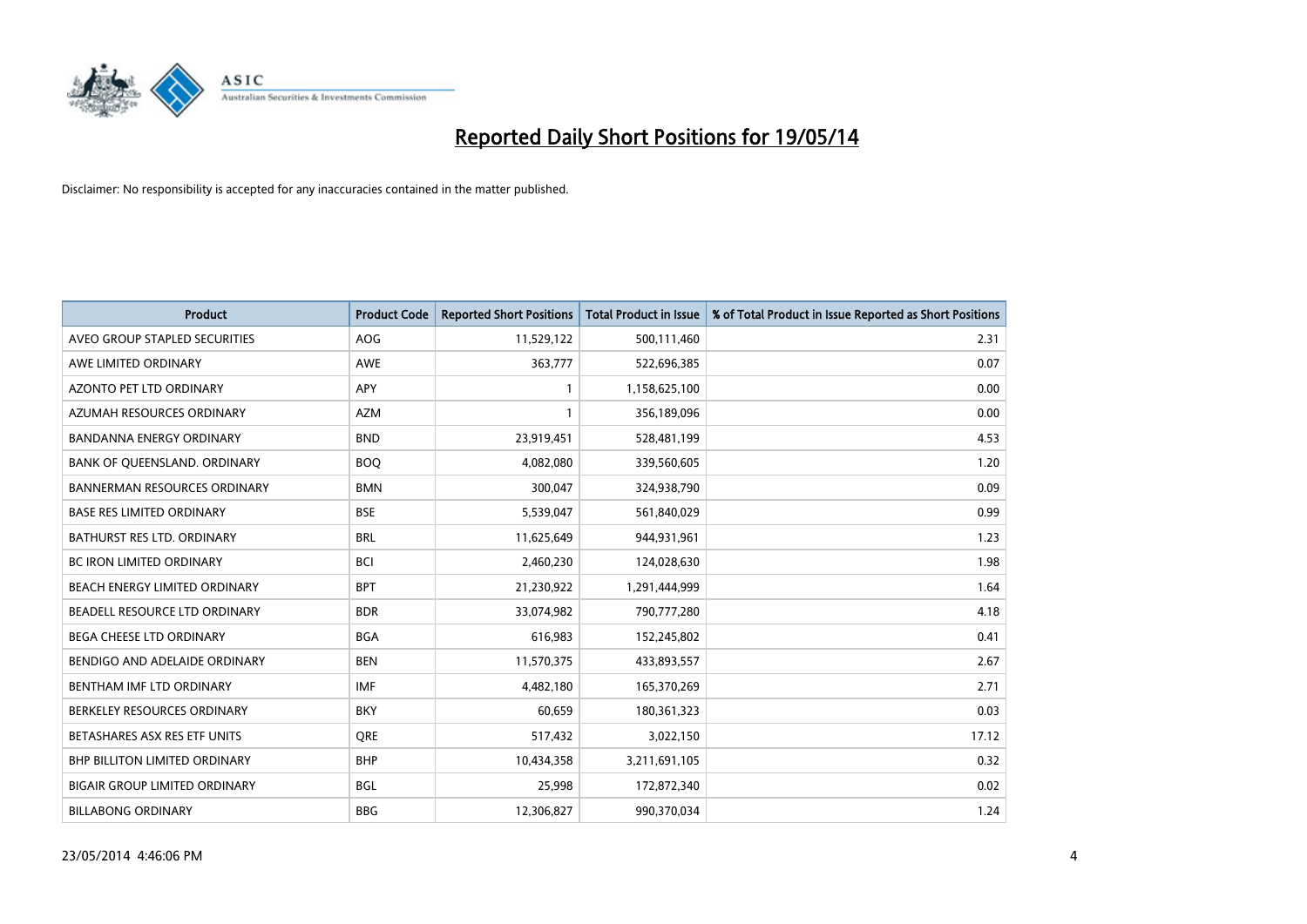

| <b>Product</b>                                | <b>Product Code</b> | <b>Reported Short Positions</b> | <b>Total Product in Issue</b> | % of Total Product in Issue Reported as Short Positions |
|-----------------------------------------------|---------------------|---------------------------------|-------------------------------|---------------------------------------------------------|
| <b>BIONOMICS LIMITED ORDINARY</b>             | <b>BNO</b>          | 117,149                         | 417,331,567                   | 0.03                                                    |
| BLACKMORES LIMITED ORDINARY                   | <b>BKL</b>          | 7,476                           | 17,113,392                    | 0.04                                                    |
| <b>BLACKTHORN RESOURCES ORD US PROHIBITED</b> | <b>BTR</b>          | 258,068                         | 164,285,950                   | 0.16                                                    |
| <b>BLUESCOPE STEEL LTD ORDINARY</b>           | <b>BSL</b>          | 5,213,890                       | 558,848,896                   | 0.93                                                    |
| <b>BOART LONGYEAR ORDINARY</b>                | <b>BLY</b>          | 45,606,201                      | 461,163,412                   | 9.89                                                    |
| <b>BORAL LIMITED, ORDINARY</b>                | <b>BLD</b>          | 22,284,677                      | 782,736,249                   | 2.85                                                    |
| <b>BRADKEN LIMITED ORDINARY</b>               | <b>BKN</b>          | 16,886,825                      | 171,027,249                   | 9.87                                                    |
| <b>BRAMBLES LIMITED ORDINARY</b>              | <b>BXB</b>          | 2,374,842                       | 1,562,895,407                 | 0.15                                                    |
| <b>BREVILLE GROUP LTD ORDINARY</b>            | <b>BRG</b>          | 2,088,255                       | 130,095,322                   | 1.61                                                    |
| <b>BRICKWORKS LIMITED ORDINARY</b>            | <b>BKW</b>          | 16,619                          | 148,038,996                   | 0.01                                                    |
| <b>BROCKMAN MINING LTD ORDINARY</b>           | <b>BCK</b>          | 36                              | 8,381,982,131                 | 0.00                                                    |
| BT INVESTMENT MNGMNT ORDINARY                 | <b>BTT</b>          | 2,095                           | 282,727,073                   | 0.00                                                    |
| <b>BURU ENERGY ORDINARY</b>                   | <b>BRU</b>          | 15,034,582                      | 298,505,530                   | 5.04                                                    |
| <b>BWP TRUST ORDINARY UNITS</b>               | <b>BWP</b>          | 8,132,377                       | 634,395,195                   | 1.28                                                    |
| BYRON ENERGY LTD ORDINARY                     | <b>BYE</b>          | 50,000                          | 108,727,429                   | 0.05                                                    |
| <b>CABCHARGE AUSTRALIA ORDINARY</b>           | CAB                 | 9,264,204                       | 120,430,683                   | 7.69                                                    |
| CALIBRE GROUP LTD ORDINARY                    | <b>CGH</b>          | 2,293                           | 333,200,148                   | 0.00                                                    |
| CALTEX AUSTRALIA ORDINARY                     | <b>CTX</b>          | 1,205,049                       | 270,000,000                   | 0.45                                                    |
| <b>CAPITOL HEALTH ORDINARY</b>                | CAJ                 | 296,363                         | 431,180,115                   | 0.07                                                    |
| <b>CARDNO LIMITED ORDINARY</b>                | CDD                 | 6,785,860                       | 162,627,638                   | 4.17                                                    |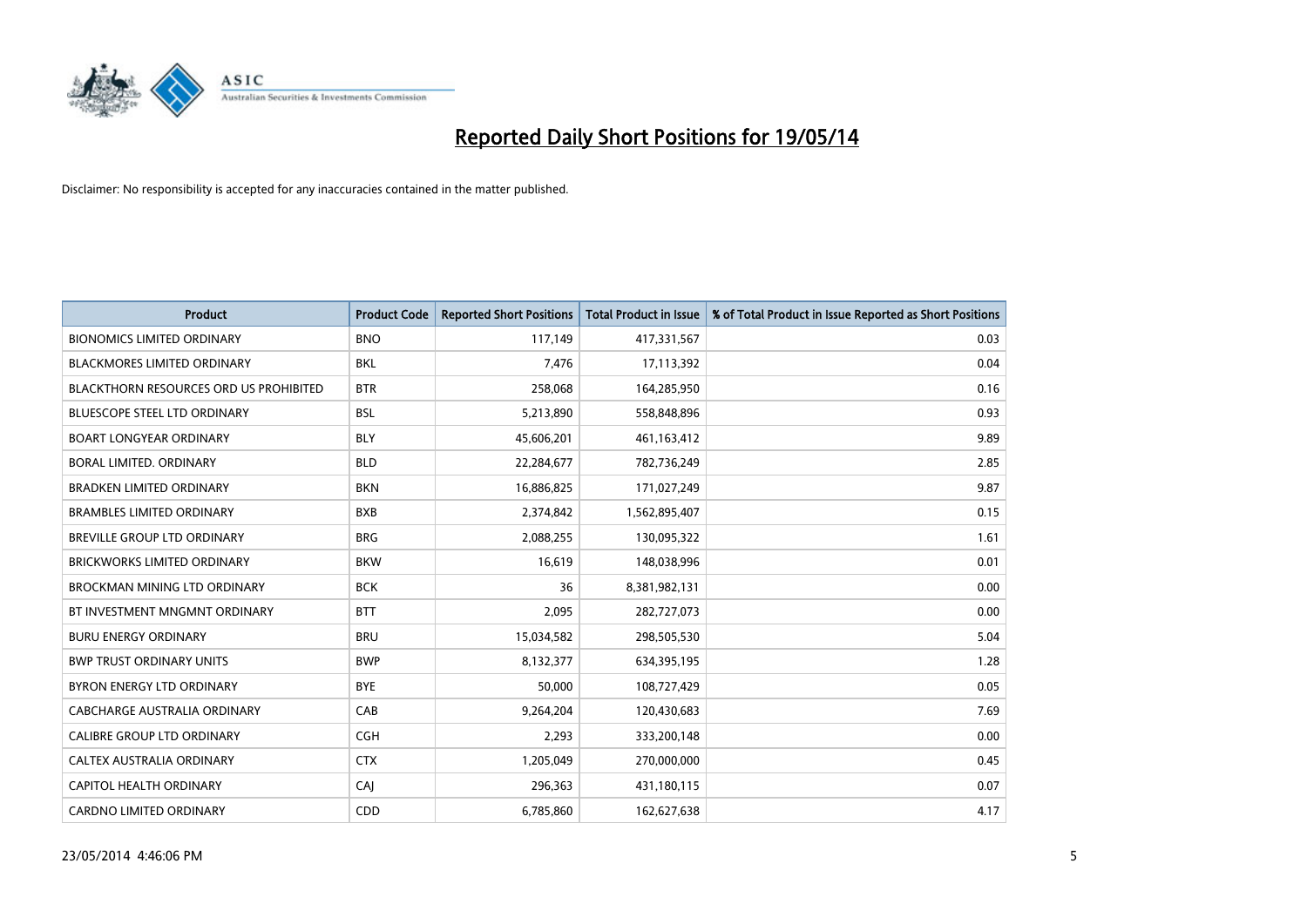

| <b>Product</b>                          | <b>Product Code</b> | <b>Reported Short Positions</b> | <b>Total Product in Issue</b> | % of Total Product in Issue Reported as Short Positions |
|-----------------------------------------|---------------------|---------------------------------|-------------------------------|---------------------------------------------------------|
| <b>CARINDALE PROPERTY UNIT</b>          | <b>CDP</b>          | 2,061                           | 70,000,000                    | 0.00                                                    |
| CARNARVON PETROLEUM ORDINARY            | <b>CVN</b>          | 734                             | 986,565,952                   | 0.00                                                    |
| CARSALES.COM LTD ORDINARY               | <b>CRZ</b>          | 6,812,175                       | 237,818,965                   | 2.86                                                    |
| CASH CONVERTERS ORDINARY                | CCV                 | 11,326,428                      | 428,886,124                   | 2.64                                                    |
| CEDAR WOODS PROP. ORDINARY              | <b>CWP</b>          | 35,791                          | 77,595,785                    | 0.05                                                    |
| CENTRAL PETROLEUM ORDINARY              | <b>CTP</b>          | 1,079,879                       | 348,718,957                   | 0.31                                                    |
| <b>CERAMIC FUEL CELLS ORDINARY</b>      | <b>CFU</b>          | 994,772                         | 2,456,930,574                 | 0.04                                                    |
| CFS RETAIL TRUST GRP STAPLED SECURITIES | <b>CFX</b>          | 70,597,176                      | 3,018,050,810                 | 2.34                                                    |
| CHALLENGER DIV.PRO. STAPLED UNITS       | <b>CDI</b>          | 12,628                          | 214,101,013                   | 0.01                                                    |
| <b>CHALLENGER LIMITED ORDINARY</b>      | <b>CGF</b>          | 1,061,533                       | 530,862,585                   | 0.20                                                    |
| CHANDLER MACLEOD LTD ORDINARY           | <b>CMG</b>          |                                 | 547,985,086                   | 0.00                                                    |
| CHARTER HALL GROUP STAPLED US PROHIBIT. | <b>CHC</b>          | 401,642                         | 347,925,558                   | 0.12                                                    |
| <b>CHARTER HALL RETAIL UNITS</b>        | <b>COR</b>          | 12,427,049                      | 369,040,750                   | 3.37                                                    |
| <b>CHORUS LIMITED ORDINARY</b>          | <b>CNU</b>          | 48,479                          | 396,369,767                   | 0.01                                                    |
| CITIGOLD CORP LTD ORDINARY              | <b>CTO</b>          | 153,427                         | 1,495,764,906                 | 0.01                                                    |
| COAL OF AFRICA LTD ORDINARY             | <b>CZA</b>          | 426                             | 1,048,368,613                 | 0.00                                                    |
| COALSPUR MINES LTD ORDINARY             | <b>CPL</b>          | 6,135,861                       | 641,394,435                   | 0.96                                                    |
| COBAR CONSOLIDATED ORDINARY             | CCU                 | 100,000                         | 329,715,353                   | 0.03                                                    |
| COCA-COLA AMATIL ORDINARY               | <b>CCL</b>          | 16,485,420                      | 763,590,249                   | 2.16                                                    |
| COCHLEAR LIMITED ORDINARY               | <b>COH</b>          | 9,464,599                       | 57,062,020                    | 16.59                                                   |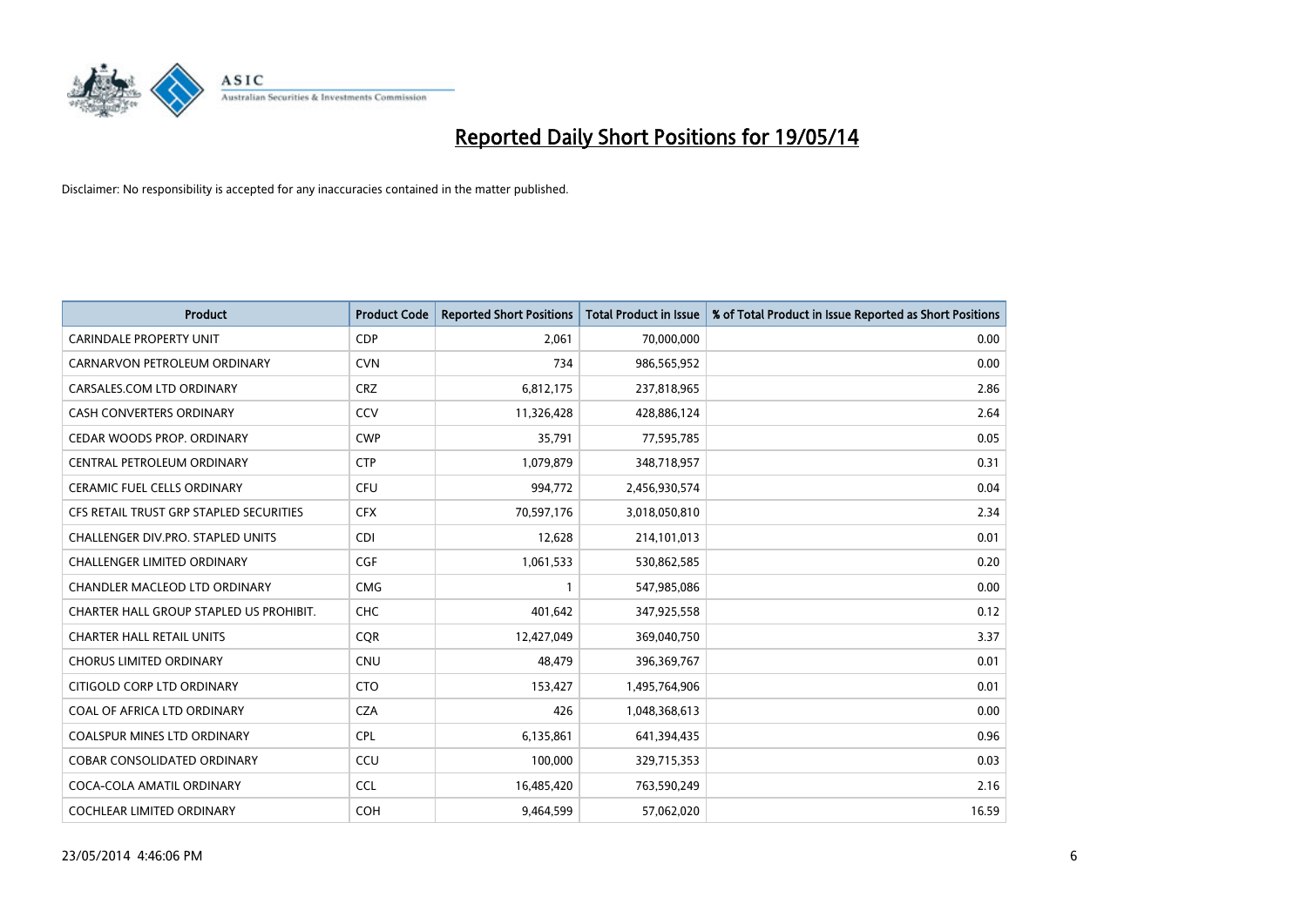

| <b>Product</b>                          | <b>Product Code</b> | <b>Reported Short Positions</b> | <b>Total Product in Issue</b> | % of Total Product in Issue Reported as Short Positions |
|-----------------------------------------|---------------------|---------------------------------|-------------------------------|---------------------------------------------------------|
| <b>COCKATOO COAL ORDINARY</b>           | <b>COK</b>          | 167,987                         | 4,560,196,928                 | 0.00                                                    |
| <b>CODAN LIMITED ORDINARY</b>           | <b>CDA</b>          | 697,436                         | 176,969,924                   | 0.39                                                    |
| COFFEY INTERNATIONAL ORDINARY           | <b>COF</b>          | 1,917                           | 255,833,165                   | 0.00                                                    |
| <b>COLLECTION HOUSE ORDINARY</b>        | <b>CLH</b>          | 2,159,594                       | 129,717,785                   | 1.66                                                    |
| <b>COLLINS FOODS LTD ORDINARY</b>       | <b>CKF</b>          | 19,672                          | 93,000,003                    | 0.02                                                    |
| COMMONWEALTH BANK, ORDINARY             | <b>CBA</b>          | 9,301,508                       | 1,621,319,194                 | 0.57                                                    |
| <b>COMPASS RESOURCES ORDINARY</b>       | <b>CMR</b>          | 7,472                           | 1,403,744,100                 | 0.00                                                    |
| <b>COMPUTERSHARE LTD ORDINARY</b>       | <b>CPU</b>          | 13,249,703                      | 556,203,079                   | 2.38                                                    |
| <b>CORP TRAVEL LIMITED ORDINARY</b>     | <b>CTD</b>          | 121,840                         | 89,890,762                    | 0.14                                                    |
| <b>COVER-MORE GRP LTD ORDINARY</b>      | <b>CVO</b>          | 458,623                         | 317,750,000                   | 0.14                                                    |
| <b>CREDIT CORP GROUP ORDINARY</b>       | <b>CCP</b>          | 340,098                         | 46,131,882                    | 0.74                                                    |
| <b>CROMWELL PROP STAPLED SECURITIES</b> | <b>CMW</b>          | 18,208,282                      | 1,724,697,156                 | 1.06                                                    |
| <b>CROWE HORWATH AUS ORDINARY</b>       | <b>CRH</b>          | 847.781                         | 273,005,429                   | 0.31                                                    |
| <b>CROWN RESORTS LTD ORDINARY</b>       | <b>CWN</b>          | 4,677,884                       | 728,394,185                   | 0.64                                                    |
| <b>CSG LIMITED ORDINARY</b>             | CSV                 | 189,096                         | 278,973,075                   | 0.07                                                    |
| <b>CSL LIMITED ORDINARY</b>             | <b>CSL</b>          | 941,564                         | 480,675,477                   | 0.20                                                    |
| <b>CSR LIMITED ORDINARY</b>             | <b>CSR</b>          | 14,561,397                      | 506,000,315                   | 2.88                                                    |
| <b>CUDECO LIMITED ORDINARY</b>          | CDU                 | 9,099,711                       | 234,583,408                   | 3.88                                                    |
| DART ENERGY LTD ORDINARY                | <b>DTE</b>          | 1,818,341                       | 1,108,752,733                 | 0.16                                                    |
| DATA#3 LIMITED ORDINARY                 | <b>DTL</b>          | 219,235                         | 153,974,950                   | 0.14                                                    |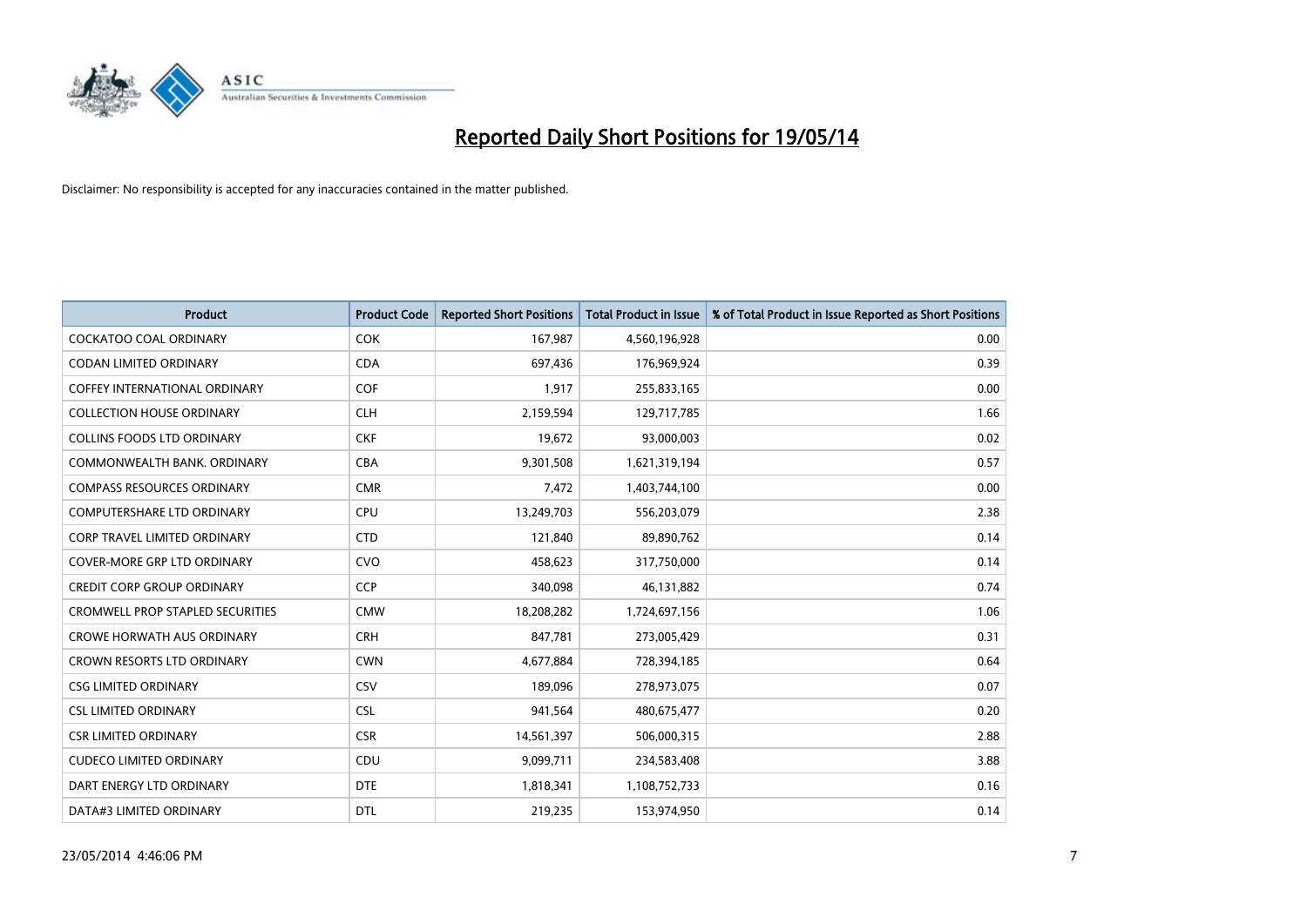

| <b>Product</b>                       | <b>Product Code</b> | <b>Reported Short Positions</b> | <b>Total Product in Issue</b> | % of Total Product in Issue Reported as Short Positions |
|--------------------------------------|---------------------|---------------------------------|-------------------------------|---------------------------------------------------------|
| DAVID JONES LIMITED ORDINARY         | <b>DJS</b>          | 3,195,574                       | 537,137,845                   | 0.59                                                    |
| <b>DECMIL GROUP LIMITED ORDINARY</b> | <b>DCG</b>          | 1,502,949                       | 168,657,794                   | 0.89                                                    |
| DEEP YELLOW LIMITED ORDINARY         | <b>DYL</b>          | 840                             | 1,617,041,367                 | 0.00                                                    |
| DEXUS PROPERTY GROUP STAPLED UNITS   | <b>DXS</b>          | 9,632,029                       | 5,433,110,810                 | 0.18                                                    |
| DICK SMITH HLDGS ORDINARY            | <b>DSH</b>          | 14,905,293                      | 236,511,364                   | 6.30                                                    |
| DISCOVERY METALS LTD ORDINARY        | <b>DML</b>          | 1,884,435                       | 560,034,418                   | 0.34                                                    |
| DOMINO PIZZA ENTERPR ORDINARY        | <b>DMP</b>          | 1,982,201                       | 85,915,713                    | 2.31                                                    |
| DONACO INTERNATIONAL ORDINARY        | <b>DNA</b>          | 356,321                         | 460,178,463                   | 0.08                                                    |
| DOWNER EDI LIMITED ORDINARY          | <b>DOW</b>          | 14,280,081                      | 435,399,975                   | 3.28                                                    |
| DRAGON MINING LTD ORDINARY           | <b>DRA</b>          | 147                             | 88,840,613                    | 0.00                                                    |
| DRILLSEARCH ENERGY ORDINARY          | <b>DLS</b>          | 15,895,214                      | 432,965,895                   | 3.67                                                    |
| DUET GROUP STAPLED US PROHIBIT.      | <b>DUE</b>          | 14,077,873                      | 1,317,809,323                 | 1.07                                                    |
| DULUXGROUP LIMITED ORDINARY          | <b>DLX</b>          | 2,232,913                       | 381,093,950                   | 0.59                                                    |
| <b>DWS LTD ORDINARY</b>              | <b>DWS</b>          | 6,450                           | 132,362,763                   | 0.00                                                    |
| ECHO ENTERTAINMENT ORDINARY          | EGP                 | 39,060,315                      | 825,672,730                   | 4.73                                                    |
| <b>ELDERS LIMITED ORDINARY</b>       | <b>ELD</b>          | 19,675,545                      | 455,013,329                   | 4.32                                                    |
| ELEMENTAL MINERALS ORDINARY          | <b>ELM</b>          | 170,287                         | 303,263,391                   | 0.06                                                    |
| <b>EMECO HOLDINGS ORDINARY</b>       | <b>EHL</b>          | 12,537,550                      | 599,675,707                   | 2.09                                                    |
| <b>ENDEAVOUR MIN CORP CDI 1:1</b>    | <b>EVR</b>          | 35,736                          | 58,567,618                    | 0.06                                                    |
| <b>ENERGY DEVELOPMENTS ORDINARY</b>  | <b>ENE</b>          | 145                             | 169,673,095                   | 0.00                                                    |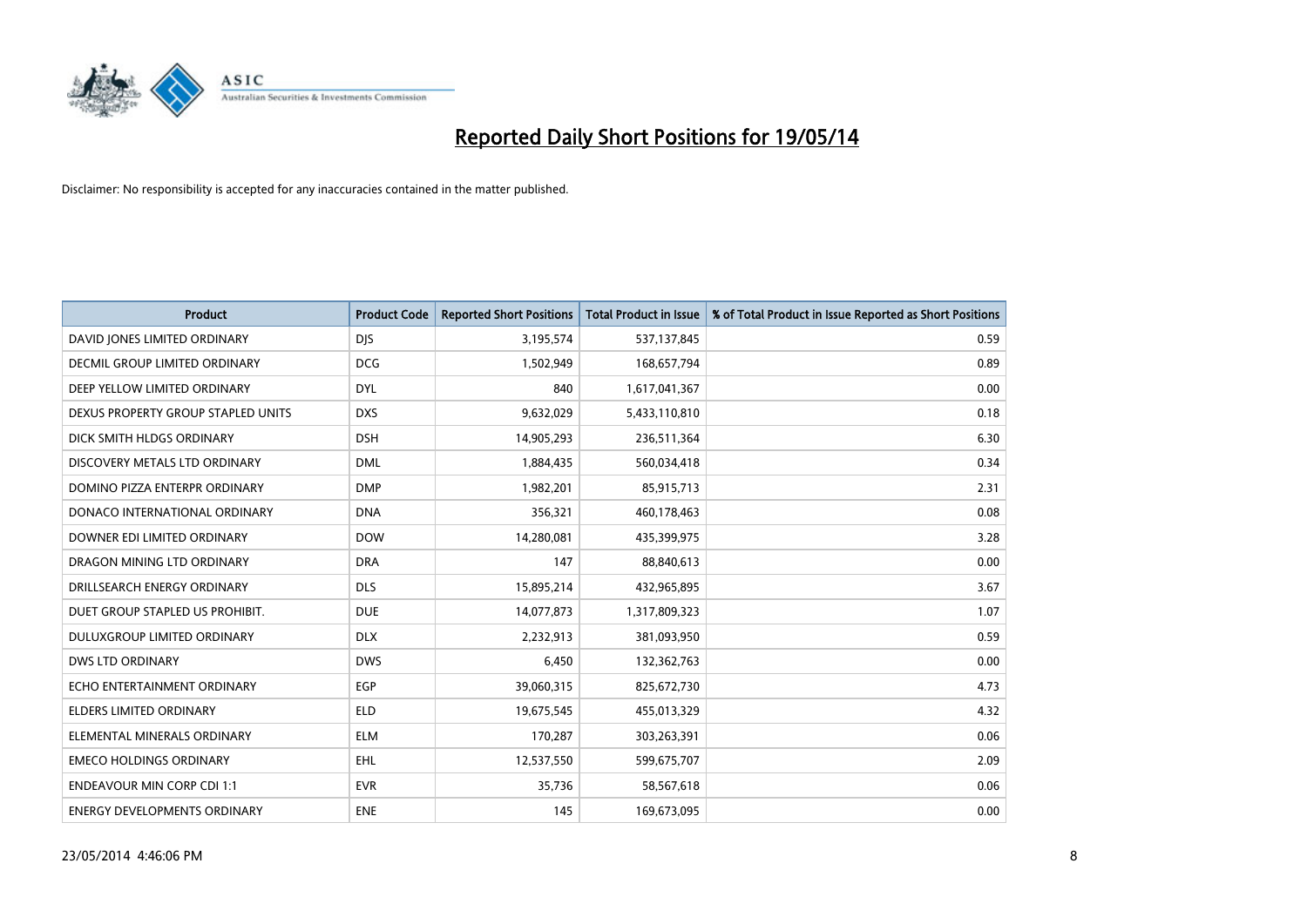

| Product                                | <b>Product Code</b> | <b>Reported Short Positions</b> | <b>Total Product in Issue</b> | % of Total Product in Issue Reported as Short Positions |
|----------------------------------------|---------------------|---------------------------------|-------------------------------|---------------------------------------------------------|
| <b>ENERGY RESOURCES ORDINARY 'A'</b>   | <b>ERA</b>          | 9,097,505                       | 517,725,062                   | 1.76                                                    |
| <b>ENERGY WORLD CORPOR. ORDINARY</b>   | <b>EWC</b>          | 43,624,061                      | 1,734,166,672                 | 2.52                                                    |
| <b>ENVESTRA LIMITED ORDINARY</b>       | <b>ENV</b>          | 588,752                         | 1,796,808,474                 | 0.03                                                    |
| EQUATORIAL RES LTD ORDINARY            | EQX                 | 182                             | 122,185,353                   | 0.00                                                    |
| <b>EOUITY TRUSTEES ORDINARY</b>        | EQT                 | 8,984                           | 19,104,667                    | 0.05                                                    |
| ERM POWER LIMITED ORDINARY             | EPW                 | 275,513                         | 239,269,727                   | 0.12                                                    |
| ETHANE PIPELINE STAPLED SECURITIES     | <b>EPX</b>          | 4,168                           | 69,302,275                    | 0.01                                                    |
| EVOLUTION MINING LTD ORDINARY          | <b>EVN</b>          | 32,275,658                      | 709,989,453                   | 4.55                                                    |
| FAIRFAX MEDIA LTD ORDINARY             | <b>FXI</b>          | 73,879,826                      | 2,351,955,725                 | 3.14                                                    |
| <b>FANTASTIC HOLDINGS ORDINARY</b>     | <b>FAN</b>          | 18,891                          | 103,068,398                   | 0.02                                                    |
| FAR LTD ORDINARY                       | <b>FAR</b>          | 24,160,783                      | 2,499,846,742                 | 0.97                                                    |
| FEDERATION CNTRES ORD/UNIT STAPLED SEC | <b>FDC</b>          | 4,404,931                       | 1,427,641,565                 | 0.31                                                    |
| FINBAR GROUP LIMITED ORDINARY          | <b>FRI</b>          | $\mathbf{1}$                    | 227,018,204                   | 0.00                                                    |
| FISHER & PAYKEL H. ORDINARY            | <b>FPH</b>          | 1,179,017                       | 551,121,498                   | 0.21                                                    |
| FLEETWOOD CORP ORDINARY                | <b>FWD</b>          | 2,344,440                       | 60,581,211                    | 3.87                                                    |
| FLETCHER BUILDING ORDINARY             | <b>FBU</b>          | 1,310,641                       | 687,854,788                   | 0.19                                                    |
| FLEXIGROUP LIMITED ORDINARY            | <b>FXL</b>          | 1,803,170                       | 304,096,060                   | 0.59                                                    |
| FLIGHT CENTRE TRAVEL ORDINARY          | <b>FLT</b>          | 6,543,302                       | 100,562,587                   | 6.51                                                    |
| FLINDERS MINES LTD ORDINARY            | <b>FMS</b>          | 22,937,836                      | 2,400,995,602                 | 0.96                                                    |
| FOCUS MINERALS LTD ORDINARY            | <b>FML</b>          | 1,936,223                       | 9,137,375,877                 | 0.02                                                    |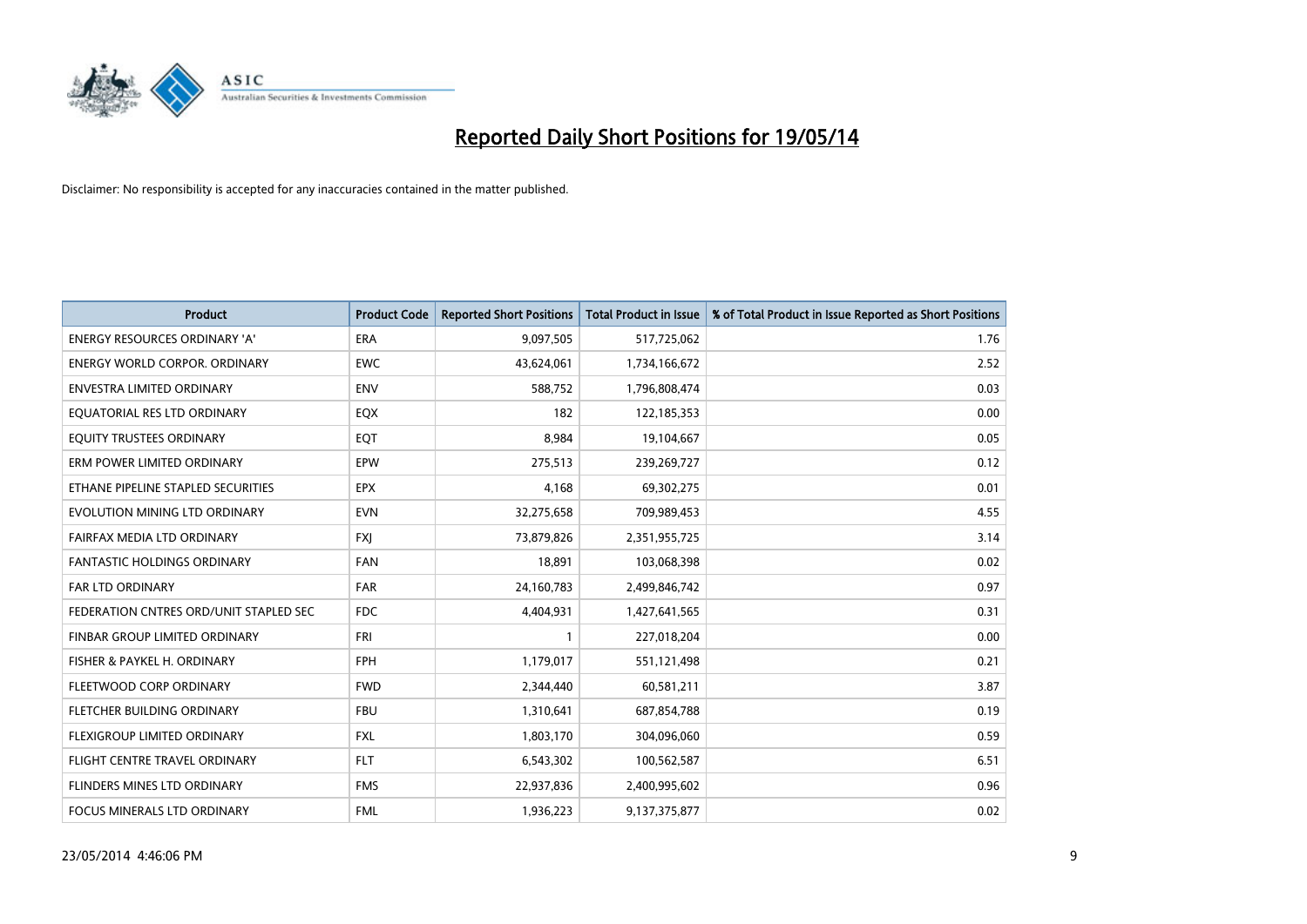

| <b>Product</b>                             | <b>Product Code</b> | <b>Reported Short Positions</b> | <b>Total Product in Issue</b> | % of Total Product in Issue Reported as Short Positions |
|--------------------------------------------|---------------------|---------------------------------|-------------------------------|---------------------------------------------------------|
| FONTERRA SHARE FUND ORDINARY UNITS         | <b>FSF</b>          | 33                              | 106,913,918                   | 0.00                                                    |
| <b>FORGE GROUP LIMITED ORDINARY</b>        | <b>FGE</b>          | 2,378,103                       | 86,169,014                    | 2.76                                                    |
| FORTESCUE METALS GRP ORDINARY              | <b>FMG</b>          | 151,306,553                     | 3,113,798,151                 | 4.86                                                    |
| FREEDOM FOOD LTD ORDINARY                  | <b>FNP</b>          | 10,000                          | 150,578,705                   | 0.01                                                    |
| <b>FREELANCER LTD ORDINARY</b>             | <b>FLN</b>          | 56,150                          | 436,500,000                   | 0.01                                                    |
| <b>G.U.D. HOLDINGS ORDINARY</b>            | GUD                 | 2,635,287                       | 71,066,740                    | 3.71                                                    |
| <b>G8 EDUCATION LIMITED ORDINARY</b>       | <b>GEM</b>          | 10,012,287                      | 327,354,270                   | 3.06                                                    |
| <b>GALAXY RESOURCES ORDINARY</b>           | GXY                 | 376,014                         | 1,027,077,829                 | 0.04                                                    |
| <b>GBST HOLDINGS ORDINARY</b>              | <b>GBT</b>          | 11,325                          | 66,561,725                    | 0.02                                                    |
| <b>GDI PROPERTY GRP STAPLED SECURITIES</b> | GDI                 | 61,575                          | 567,575,025                   | 0.01                                                    |
| <b>GENETIC TECHNOLOGIES ORDINARY</b>       | GTG                 | 1,801,620                       | 664,769,002                   | 0.27                                                    |
| <b>GEODYNAMICS LIMITED ORDINARY</b>        | GDY                 | 819                             | 435,880,130                   | 0.00                                                    |
| GI DYNAMICS, INC CDI US PROHIBITED         | GID                 | 312,676                         | 464,182,730                   | 0.07                                                    |
| <b>GINDALBIE METALS LTD ORDINARY</b>       | GBG                 | 38,823,890                      | 1,493,660,842                 | 2.60                                                    |
| <b>GOODMAN FIELDER, ORDINARY</b>           | <b>GFF</b>          | 23,035,619                      | 1,955,559,207                 | 1.18                                                    |
| <b>GOODMAN GROUP STAPLED</b>               | <b>GMG</b>          | 7,066,582                       | 1,727,685,976                 | 0.41                                                    |
| <b>GPT GROUP STAPLED SEC.</b>              | GPT                 | 6,239,108                       | 1,685,460,955                 | 0.37                                                    |
| <b>GRAINCORP LIMITED A CLASS ORDINARY</b>  | <b>GNC</b>          | 6,213,140                       | 228,855,628                   | 2.71                                                    |
| <b>GRANGE RESOURCES, ORDINARY</b>          | <b>GRR</b>          | 6,136,230                       | 1,157,097,869                 | 0.53                                                    |
| <b>GREENCROSS LIMITED ORDINARY</b>         | GXL                 | 16,557                          | 90,893,174                    | 0.02                                                    |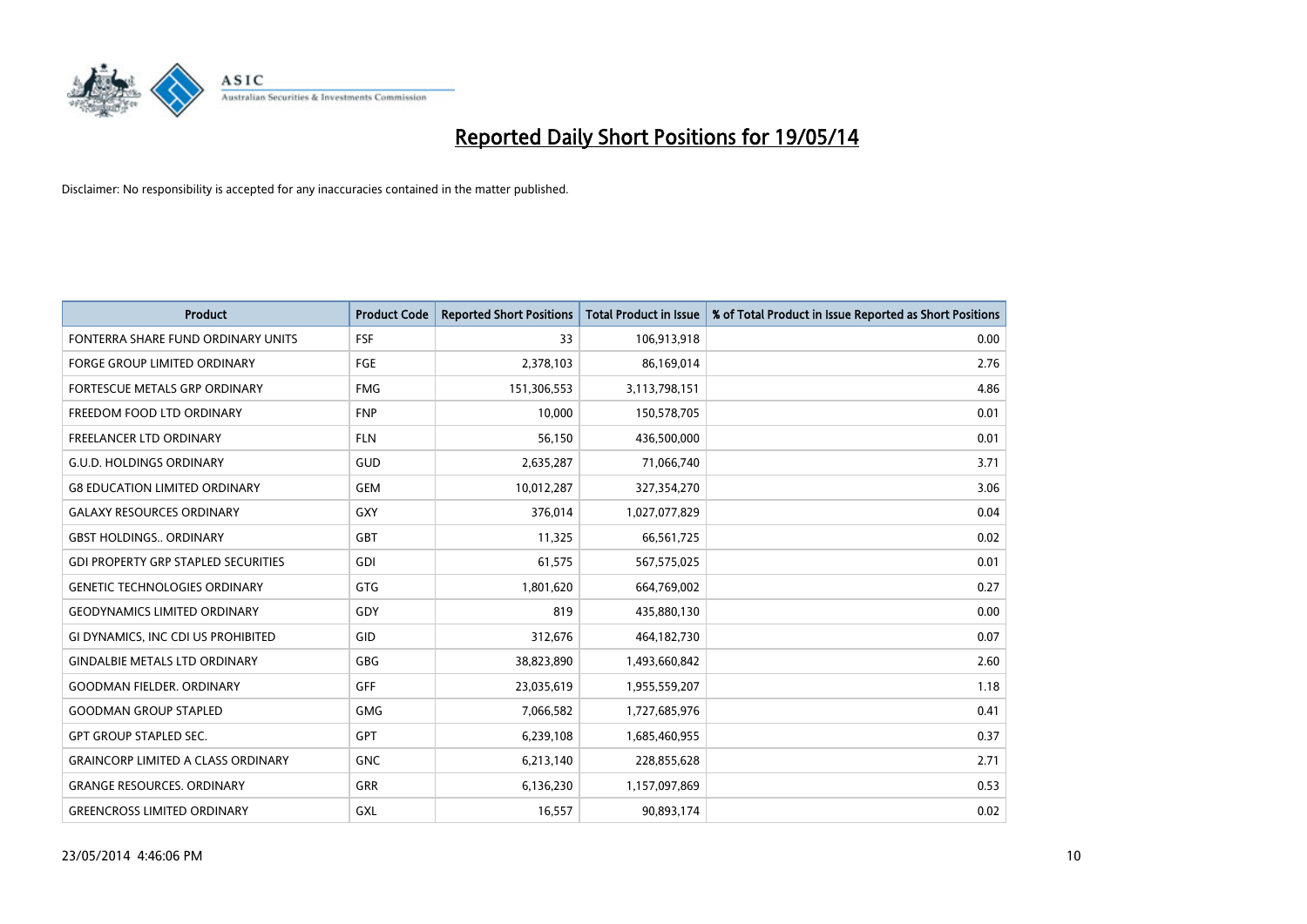

| <b>Product</b>                                   | <b>Product Code</b> | <b>Reported Short Positions</b> | <b>Total Product in Issue</b> | % of Total Product in Issue Reported as Short Positions |
|--------------------------------------------------|---------------------|---------------------------------|-------------------------------|---------------------------------------------------------|
| <b>GREENLAND MIN EN LTD ORDINARY</b>             | GGG                 | 3,730,471                       | 576,452,827                   | 0.65                                                    |
| <b>GROWTHPOINT PROPERTY ORD/UNIT STAPLED SEC</b> | GOZ                 | 1,317,859                       | 488,029,437                   | 0.27                                                    |
| <b>GRYPHON MINERALS LTD ORDINARY</b>             | GRY                 | 4,248,423                       | 401,011,505                   | 1.06                                                    |
| <b>GUILDFORD COAL LTD ORDINARY</b>               | <b>GUF</b>          | 543,115                         | 761,857,020                   | 0.07                                                    |
| <b>GWA GROUP LTD ORDINARY</b>                    | <b>GWA</b>          | 12,357,968                      | 306,533,770                   | 4.03                                                    |
| <b>HARVEY NORMAN ORDINARY</b>                    | <b>HVN</b>          | 63,976,535                      | 1,062,316,784                 | 6.02                                                    |
| <b>HENDERSON GROUP CDI 1:1</b>                   | <b>HGG</b>          | 2,864,216                       | 655,128,628                   | 0.44                                                    |
| HFA HOLDINGS LIMITED ORDINARY                    | <b>HFA</b>          | 3,809                           | 118,738,157                   | 0.00                                                    |
| HIGHLANDS PACIFIC ORDINARY                       | <b>HIG</b>          | 3,153                           | 854,261,346                   | 0.00                                                    |
| HILLGROVE RES LTD ORDINARY                       | <b>HGO</b>          | 794,270                         | 1,180,889,221                 | 0.07                                                    |
| <b>HILLS LTD ORDINARY</b>                        | <b>HIL</b>          | 56,349                          | 235, 173, 156                 | 0.02                                                    |
| HORIZON OIL LIMITED ORDINARY                     | <b>HZN</b>          | 89,760,996                      | 1,301,647,932                 | 6.90                                                    |
| <b>HOTEL PROPERTY STAPLED</b>                    | <b>HPI</b>          | 79.406                          | 132,870,000                   | 0.06                                                    |
| <b>ICAR ASIA LTD ORDINARY</b>                    | ICQ                 | 30,645                          | 121,889,834                   | 0.03                                                    |
| <b>ICON ENERGY LIMITED ORDINARY</b>              | ICN                 | 27,075                          | 615,774,351                   | 0.00                                                    |
| <b>IINET LIMITED ORDINARY</b>                    | <b>IIN</b>          | 3,406,385                       | 161,238,847                   | 2.11                                                    |
| <b>ILUKA RESOURCES ORDINARY</b>                  | ILU                 | 40,287,273                      | 418,700,517                   | 9.62                                                    |
| <b>IMDEX LIMITED ORDINARY</b>                    | <b>IMD</b>          | 4,303,763                       | 212,110,368                   | 2.03                                                    |
| <b>INCITEC PIVOT ORDINARY</b>                    | <b>IPL</b>          | 22,797,766                      | 1,644,919,097                 | 1.39                                                    |
| INDEPENDENCE GROUP ORDINARY                      | <b>IGO</b>          | 536,779                         | 233,323,905                   | 0.23                                                    |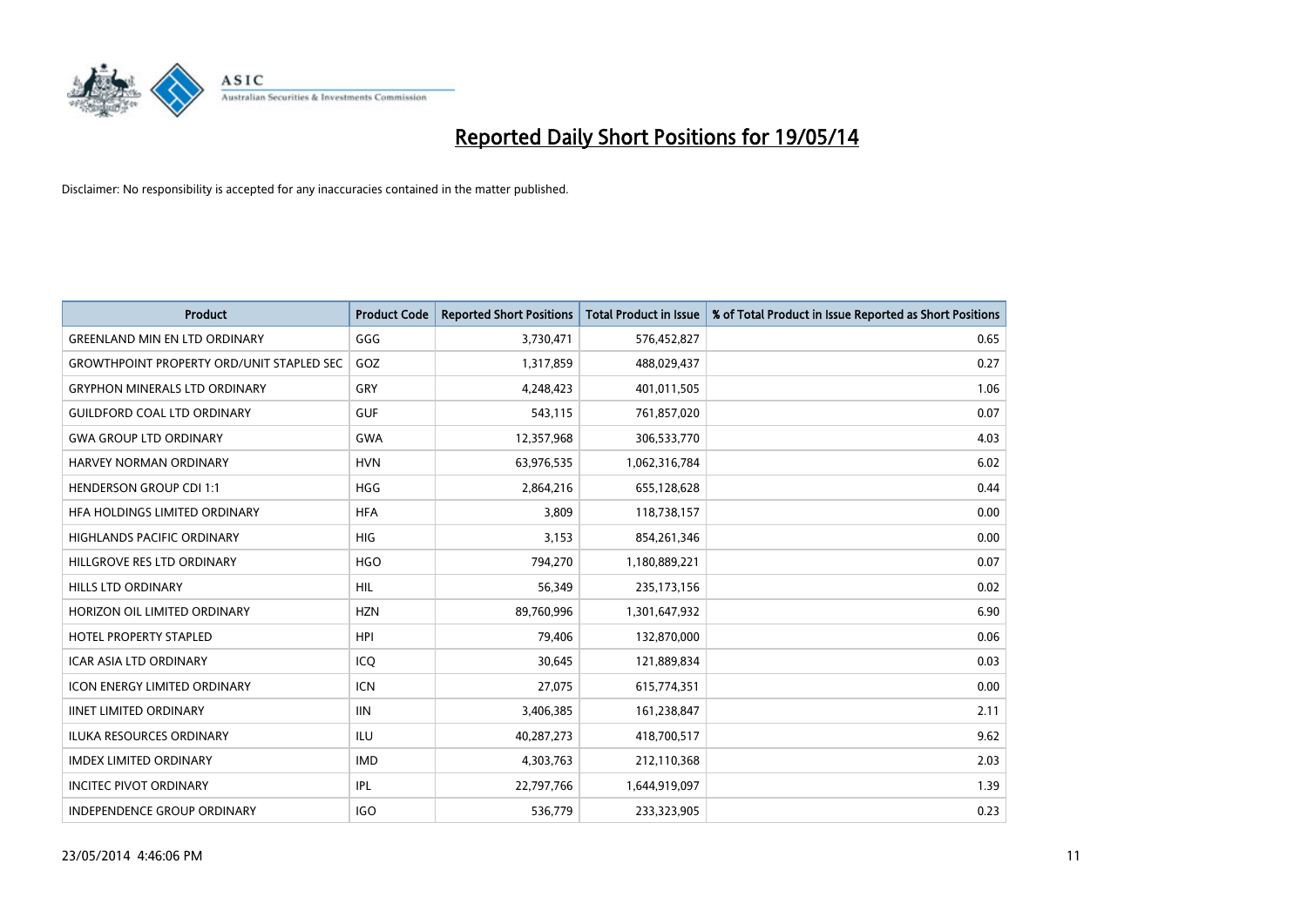

| <b>Product</b>                                  | <b>Product Code</b> | <b>Reported Short Positions</b> | <b>Total Product in Issue</b> | % of Total Product in Issue Reported as Short Positions |
|-------------------------------------------------|---------------------|---------------------------------|-------------------------------|---------------------------------------------------------|
| <b>INDOCHINE MINING LTD ORDINARY</b>            | <b>IDC</b>          | 18,008                          | 1,003,497,126                 | 0.00                                                    |
| INDOPHIL RESOURCES ORDINARY                     | <b>IRN</b>          | 25,710                          | 1,203,146,194                 | 0.00                                                    |
| <b>INDUSTRIA REIT STAPLED</b>                   | <b>IDR</b>          | 95,319                          | 125,000,001                   | 0.08                                                    |
| INFIGEN ENERGY STAPLED SECURITIES               | <b>IFN</b>          | 2,911,990                       | 764,993,434                   | 0.38                                                    |
| <b>INGENIA GROUP STAPLED SECURITIES</b>         | <b>INA</b>          | 1,005,759                       | 676,240,232                   | 0.15                                                    |
| <b>INSURANCE AUSTRALIA ORDINARY</b>             | IAG                 | 20,941,248                      | 2,341,618,048                 | 0.89                                                    |
| <b>INTREPID MINES ORDINARY</b>                  | <b>IAU</b>          | 15,757,914                      | 557,122,464                   | 2.83                                                    |
| INVESTA OFFICE FUND STAPLED SECURITIES          | <b>IOF</b>          | 400,796                         | 614,047,458                   | 0.07                                                    |
| <b>INVOCARE LIMITED ORDINARY</b>                | <b>IVC</b>          | 4,289,514                       | 110,030,298                   | 3.90                                                    |
| <b>IOOF HOLDINGS LTD ORDINARY</b>               | IFL                 | 2,275,199                       | 232,118,034                   | 0.98                                                    |
| <b>IPROPERTY GROUP LTD ORDINARY</b>             | <b>IPP</b>          | 1,139,769                       | 181,579,840                   | 0.63                                                    |
| <b>IRESS LIMITED ORDINARY</b>                   | <b>IRE</b>          | 2,215,065                       | 158,585,126                   | 1.40                                                    |
| <b>IRON ORE HOLDINGS ORDINARY</b>               | <b>IOH</b>          | 26,197                          | 161,174,005                   | 0.02                                                    |
| <b>ISELECT LTD ORDINARY</b>                     | <b>ISU</b>          | 372,452                         | 260,889,894                   | 0.14                                                    |
| <b>JAMES HARDIE INDUST CHESS DEPOSITARY INT</b> | <b>IHX</b>          | 5,022,562                       | 445,037,502                   | 1.13                                                    |
| JAPARA HEALTHCARE LT ORDINARY                   | <b>IHC</b>          | 7,493,524                       | 262,500,000                   | 2.85                                                    |
| <b>JB HI-FI LIMITED ORDINARY</b>                | <b>IBH</b>          | 11,308,547                      | 100,385,400                   | 11.27                                                   |
| <b>KAGARA LTD ORDINARY</b>                      | KZL                 | 3,349,855                       | 798,953,117                   | 0.42                                                    |
| KAROON GAS AUSTRALIA ORDINARY                   | <b>KAR</b>          | 14,786,646                      | 255,841,581                   | 5.78                                                    |
| KATHMANDU HOLD LTD ORDINARY                     | <b>KMD</b>          | 340,234                         | 200,633,469                   | 0.17                                                    |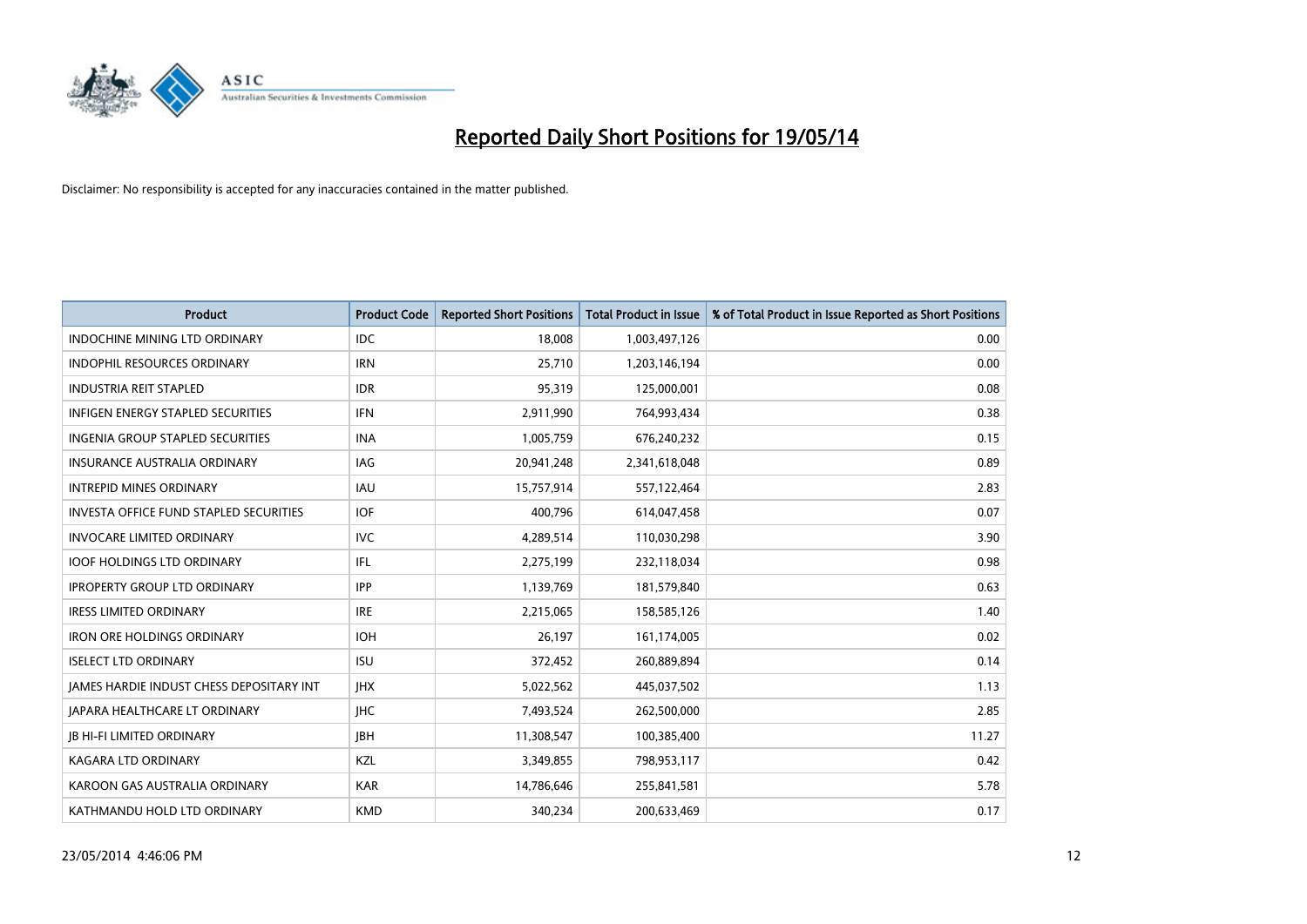

| <b>Product</b>                        | <b>Product Code</b> | <b>Reported Short Positions</b> | <b>Total Product in Issue</b> | % of Total Product in Issue Reported as Short Positions |
|---------------------------------------|---------------------|---------------------------------|-------------------------------|---------------------------------------------------------|
| <b>KBL MINING LIMITED ORDINARY</b>    | <b>KBL</b>          | 1,820                           | 393,535,629                   | 0.00                                                    |
| KINGSGATE CONSOLID. ORDINARY          | <b>KCN</b>          | 8,275,811                       | 223,584,937                   | 3.70                                                    |
| KINGSROSE MINING LTD ORDINARY         | <b>KRM</b>          | 355,510                         | 358,611,493                   | 0.10                                                    |
| LEIGHTON HOLDINGS ORDINARY            | LEI                 | 12,159,599                      | 338,503,563                   | 3.59                                                    |
| LEND LEASE GROUP UNIT/ORD STAPLED     | <b>LLC</b>          | 7,022,432                       | 577,475,833                   | 1.22                                                    |
| LIQUEFIED NATURAL ORDINARY            | LNG                 | 549,228                         | 387,186,269                   | 0.14                                                    |
| LONESTAR RESO LTD ORDINARY            | LNR                 | 600,536                         | 752,187,211                   | 0.08                                                    |
| LYCOPODIUM LIMITED ORDINARY           | LYL                 | $\mathbf{1}$                    | 38,965,103                    | 0.00                                                    |
| LYNAS CORPORATION ORDINARY            | <b>LYC</b>          | 134,960,302                     | 1,961,185,594                 | 6.88                                                    |
| <b>M2 GRP LTD ORDINARY</b>            | <b>MTU</b>          | 17,236,133                      | 180,398,183                   | 9.55                                                    |
| MACA LIMITED ORDINARY                 | <b>MLD</b>          | 252,920                         | 202,676,373                   | 0.12                                                    |
| <b>MACMAHON HOLDINGS ORDINARY</b>     | <b>MAH</b>          | 25,010                          | 1,261,699,966                 | 0.00                                                    |
| MACO ATLAS ROADS GRP ORDINARY STAPLED | <b>MQA</b>          | 5,044,426                       | 487,230,540                   | 1.04                                                    |
| MACQUARIE GROUP LTD ORDINARY          | <b>MQG</b>          | 1,347,439                       | 321,078,194                   | 0.42                                                    |
| MAGELLAN FIN GRP LTD ORDINARY         | <b>MFG</b>          | 2,535,993                       | 158,842,157                   | 1.60                                                    |
| <b>MATRIX C &amp; E LTD ORDINARY</b>  | <b>MCE</b>          | 2,971,558                       | 94,555,428                    | 3.14                                                    |
| <b>MAVERICK DRILLING ORDINARY</b>     | <b>MAD</b>          | 8,276,856                       | 533,885,763                   | 1.55                                                    |
| MAXITRANS INDUSTRIES ORDINARY         | <b>MXI</b>          | 483,209                         | 185,075,653                   | 0.26                                                    |
| MAYNE PHARMA LTD ORDINARY             | <b>MYX</b>          | 242,615                         | 586,651,477                   | 0.04                                                    |
| MCMILLAN SHAKESPEARE ORDINARY         | <b>MMS</b>          | 397,619                         | 74,523,965                    | 0.53                                                    |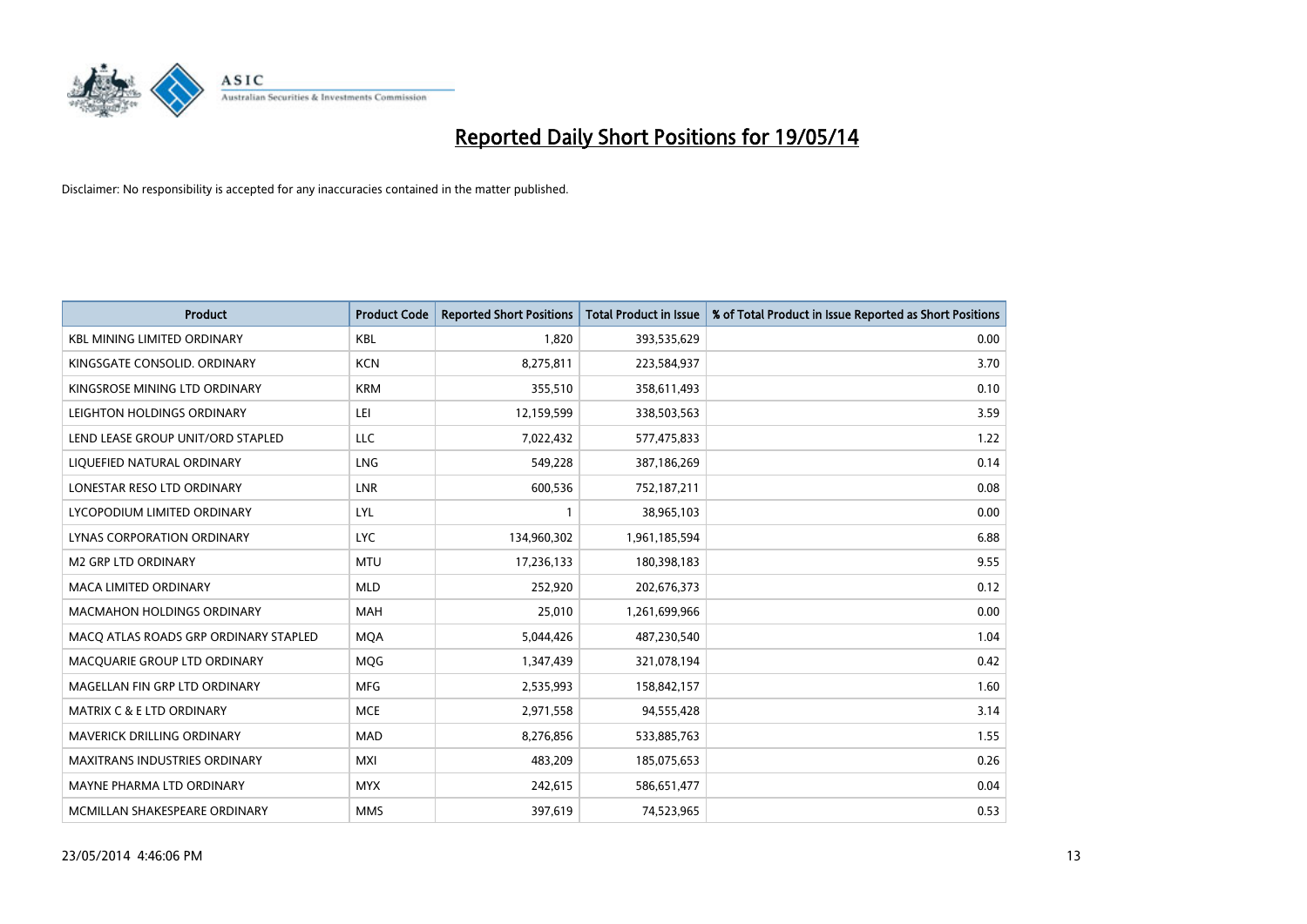

| <b>Product</b>                  | <b>Product Code</b> | <b>Reported Short Positions</b> | <b>Total Product in Issue</b> | % of Total Product in Issue Reported as Short Positions |
|---------------------------------|---------------------|---------------------------------|-------------------------------|---------------------------------------------------------|
| <b>MCPHERSON'S LTD ORDINARY</b> | <b>MCP</b>          | 202,347                         | 95,434,645                    | 0.21                                                    |
| MEDUSA MINING LTD ORDINARY      | <b>MML</b>          | 5,968,343                       | 207,794,301                   | 2.87                                                    |
| MELBOURNE IT LIMITED ORDINARY   | <b>MLB</b>          | $\overline{2}$                  | 92,944,392                    | 0.00                                                    |
| <b>MERMAID MARINE ORDINARY</b>  | <b>MRM</b>          | 6,299,212                       | 366,766,098                   | 1.72                                                    |
| MESOBLAST LIMITED ORDINARY      | <b>MSB</b>          | 22,626,012                      | 321,616,694                   | 7.04                                                    |
| METALS X LIMITED ORDINARY       | <b>MLX</b>          | 1,263,079                       | 1,655,386,110                 | 0.08                                                    |
| METCASH LIMITED ORDINARY        | <b>MTS</b>          | 99,468,674                      | 888,338,048                   | 11.20                                                   |
| MIGHTY RIVER POWER ORDINARY     | <b>MYT</b>          | 3,675,746                       | 1,400,012,517                 | 0.26                                                    |
| MINCOR RESOURCES NL ORDINARY    | <b>MCR</b>          | 90,490                          | 188,208,274                   | 0.05                                                    |
| MINERAL DEPOSITS ORDINARY       | <b>MDL</b>          | 1,065,561                       | 103,538,786                   | 1.03                                                    |
| MINERAL RESOURCES. ORDINARY     | <b>MIN</b>          | 7,412,679                       | 186,556,246                   | 3.97                                                    |
| MINT WIRELESS ORDINARY          | <b>MNW</b>          | 1,560,928                       | 407,372,395                   | 0.38                                                    |
| MIRABELA NICKEL LTD ORDINARY    | <b>MBN</b>          | 18,855,648                      | 876,801,147                   | 2.15                                                    |
| MIRVAC GROUP STAPLED SECURITIES | <b>MGR</b>          | 5,567,998                       | 3,692,279,772                 | 0.15                                                    |
| MOLOPO ENERGY LTD ORDINARY      | <b>MPO</b>          | 224,667                         | 248,505,936                   | 0.09                                                    |
| MONADELPHOUS GROUP ORDINARY     | <b>MND</b>          | 12,066,489                      | 92,679,570                    | 13.02                                                   |
| MORTGAGE CHOICE LTD ORDINARY    | MOC                 | 1,923                           | 123,780,387                   | 0.00                                                    |
| MOUNT GIBSON IRON ORDINARY      | <b>MGX</b>          | 14,256,421                      | 1,090,584,232                 | 1.31                                                    |
| MULTIPLEX SITES SITES           | <b>MXUPA</b>        | 1,800                           | 4,500,000                     | 0.04                                                    |
| MURCHISON METALS LTD ORDINARY   | <b>MMX</b>          | 215,291                         | 450,497,346                   | 0.05                                                    |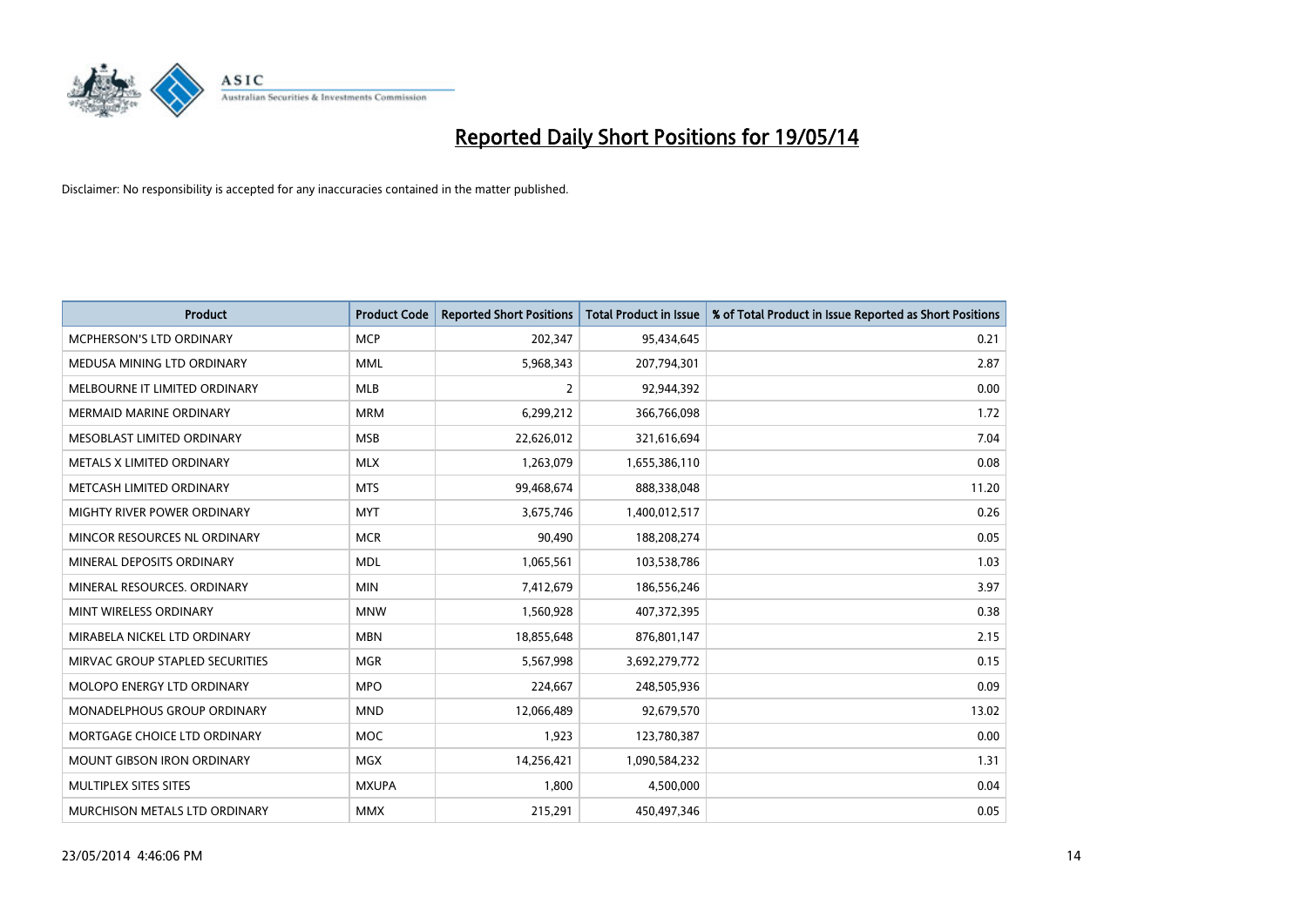

| <b>Product</b>                    | <b>Product Code</b> | <b>Reported Short Positions</b> | <b>Total Product in Issue</b> | % of Total Product in Issue Reported as Short Positions |
|-----------------------------------|---------------------|---------------------------------|-------------------------------|---------------------------------------------------------|
| <b>MYER HOLDINGS LTD ORDINARY</b> | <b>MYR</b>          | 57,718,163                      | 585,684,551                   | 9.85                                                    |
| NANOSONICS LIMITED ORDINARY       | <b>NAN</b>          | 443,539                         | 263,798,826                   | 0.17                                                    |
| NATIONAL AUST, BANK ORDINARY      | <b>NAB</b>          | 9,617,708                       | 2,353,771,760                 | 0.41                                                    |
| NATIONAL STORAGE STAPLED          | <b>NSR</b>          | 237,170                         | 244,897,097                   | 0.10                                                    |
| NAVITAS LIMITED ORDINARY          | <b>NVT</b>          | 3,069,921                       | 375,712,581                   | 0.82                                                    |
| NEARMAP LTD ORDINARY              | <b>NEA</b>          | 141,484                         | 337,346,101                   | 0.04                                                    |
| NEON ENERGY LIMITED ORDINARY      | <b>NEN</b>          | 225,474                         | 553,037,848                   | 0.04                                                    |
| NEW HOPE CORPORATION ORDINARY     | <b>NHC</b>          | 1,088,190                       | 830,933,112                   | 0.13                                                    |
| NEWCREST MINING ORDINARY          | <b>NCM</b>          | 8,323,516                       | 766,510,971                   | 1.09                                                    |
| NEWS CORP A NON-VOTING CDI        | <b>NWSLV</b>        | 397,529                         | 3,115,091                     | 12.76                                                   |
| NEWS CORP B VOTING CDI            | <b>NWS</b>          | 2,237,138                       | 20,738,712                    | 10.79                                                   |
| NEWSAT LIMITED ORDINARY           | <b>NWT</b>          | 6,351,081                       | 612,199,841                   | 1.04                                                    |
| NEXTDC LIMITED ORDINARY           | <b>NXT</b>          | 12,552,679                      | 193,154,486                   | 6.50                                                    |
| NEXUS ENERGY LIMITED ORDINARY     | <b>NXS</b>          | 928,145                         | 1,330,219,459                 | 0.07                                                    |
| NIB HOLDINGS LIMITED ORDINARY     | <b>NHF</b>          | 2,577,661                       | 439,004,182                   | 0.59                                                    |
| NICK SCALI LIMITED ORDINARY       | <b>NCK</b>          |                                 | 81,000,000                    | 0.00                                                    |
| NIDO PETROLEUM ORDINARY           | <b>NDO</b>          | 47,402                          | 2,048,317,635                 | 0.00                                                    |
| NINE ENTERTAINMENT ORDINARY       | <b>NEC</b>          | 9,088,411                       | 940,295,023                   | 0.97                                                    |
| NOBLE MINERAL RES ORDINARY        | <b>NMG</b>          | 2,365,726                       | 666,397,952                   | 0.36                                                    |
| NORTHERN IRON LTD ORDINARY        | <b>NFE</b>          | 11,392                          | 484,405,314                   | 0.00                                                    |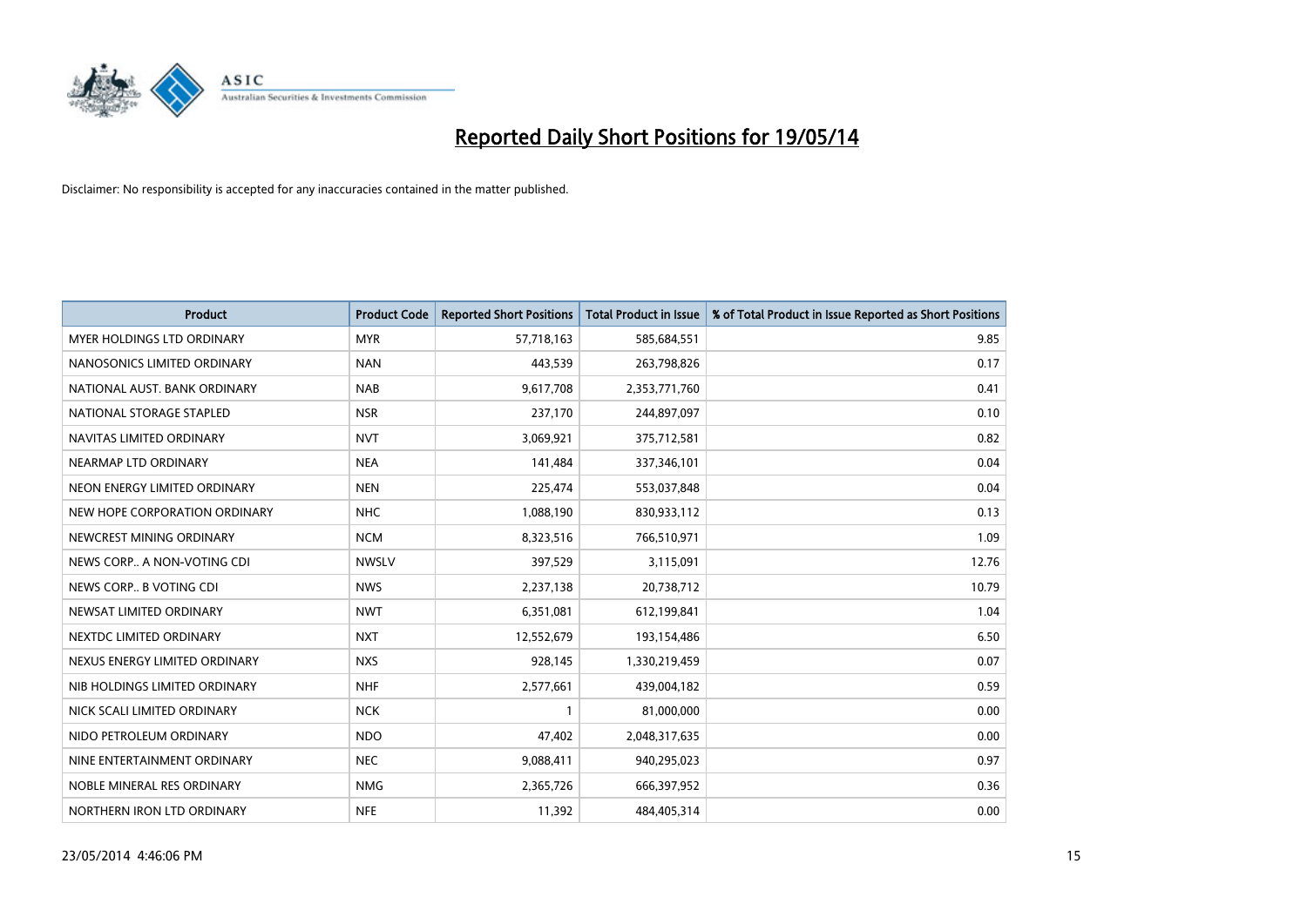

| <b>Product</b>                        | <b>Product Code</b> | <b>Reported Short Positions</b> | <b>Total Product in Issue</b> | % of Total Product in Issue Reported as Short Positions |
|---------------------------------------|---------------------|---------------------------------|-------------------------------|---------------------------------------------------------|
| NORTHERN STAR ORDINARY                | <b>NST</b>          | 918,088                         | 578,591,915                   | 0.16                                                    |
| NOVOGEN LIMITED ORDINARY              | <b>NRT</b>          | 59,693                          | 168,557,834                   | 0.04                                                    |
| NRW HOLDINGS LIMITED ORDINARY         | <b>NWH</b>          | 14,341,137                      | 278,888,011                   | 5.14                                                    |
| NUCOAL RESOURCES LTD ORDINARY         | <b>NCR</b>          | 1                               | 768,612,354                   | 0.00                                                    |
| NUFARM LIMITED ORDINARY               | <b>NUF</b>          | 16,551,892                      | 264,021,627                   | 6.27                                                    |
| <b>OAKTON LIMITED ORDINARY</b>        | <b>OKN</b>          | 1,527                           | 89,990,235                    | 0.00                                                    |
| OCEANAGOLD CORP. CHESS DEPOSITARY INT | OGC                 | 3,074,846                       | 300,567,377                   | 1.02                                                    |
| OCEANIA CAPITAL LTD ORDINARY          | <b>OCP</b>          | 1                               | 35,307,209                    | 0.00                                                    |
| OIL SEARCH LTD ORDINARY               | OSH                 | 8,496,777                       | 1,496,692,453                 | 0.57                                                    |
| OM HOLDINGS LIMITED ORDINARY          | OMH                 | 1,745,691                       | 733,423,337                   | 0.24                                                    |
| ORICA LIMITED ORDINARY                | ORI                 | 8,724,436                       | 370,924,362                   | 2.35                                                    |
| ORIGIN ENERGY ORDINARY                | <b>ORG</b>          | 7,682,156                       | 1,103,645,753                 | 0.70                                                    |
| OROCOBRE LIMITED ORDINARY             | <b>ORE</b>          | 2,170,809                       | 132,041,911                   | 1.64                                                    |
| ORORA LIMITED ORDINARY                | <b>ORA</b>          | 1,228,187                       | 1,206,684,923                 | 0.10                                                    |
| OROTONGROUP LIMITED ORDINARY          | ORL                 | 213,423                         | 40,880,902                    | 0.52                                                    |
| <b>OZ MINERALS ORDINARY</b>           | OZL                 | 11,573,590                      | 303,470,022                   | 3.81                                                    |
| OZFOREX GROUP LTD ORDINARY            | <b>OFX</b>          | 5,124,111                       | 240,000,000                   | 2.14                                                    |
| <b>PACIFIC BRANDS ORDINARY</b>        | <b>PBG</b>          | 18,373,227                      | 917,226,291                   | 2.00                                                    |
| PACT GROUP HLDGS LTD ORDINARY         | PGH                 | 2,923,494                       | 294,097,961                   | 0.99                                                    |
| PALADIN ENERGY LTD ORDINARY           | <b>PDN</b>          | 93,696,198                      | 964, 367, 284                 | 9.72                                                    |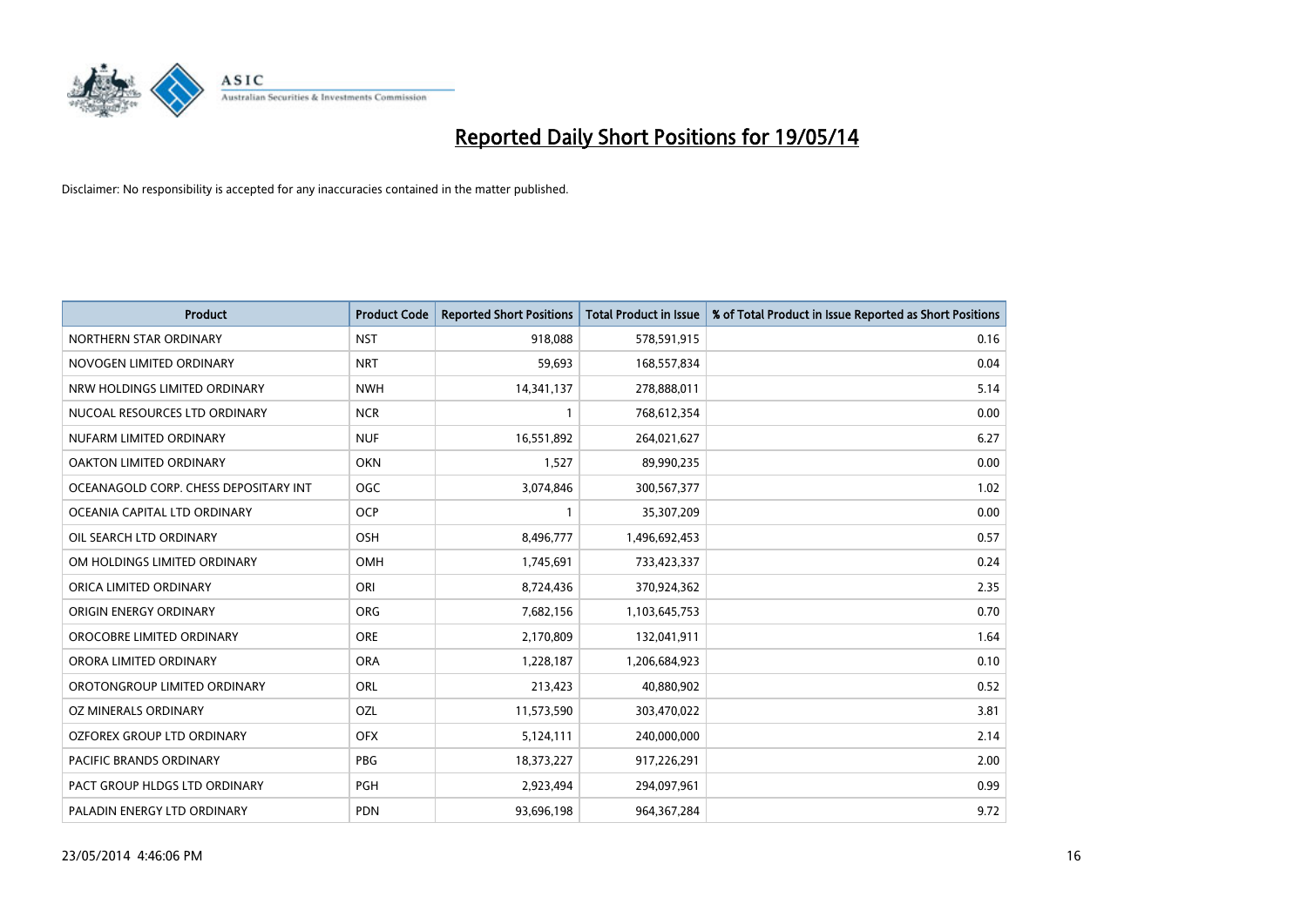

| <b>Product</b>                | <b>Product Code</b> | <b>Reported Short Positions</b> | <b>Total Product in Issue</b> | % of Total Product in Issue Reported as Short Positions |
|-------------------------------|---------------------|---------------------------------|-------------------------------|---------------------------------------------------------|
| PANAUST LIMITED ORDINARY      | <b>PNA</b>          | 3,448,651                       | 635,580,654                   | 0.54                                                    |
| PANORAMIC RESOURCES ORDINARY  | <b>PAN</b>          | 722,686                         | 322,275,824                   | 0.22                                                    |
| PANTERRA GOLD LTD ORDINARY    | PGI                 | $\mathbf{1}$                    | 772,781,012                   | 0.00                                                    |
| PAPERLINX LIMITED ORDINARY    | <b>PPX</b>          | 44,777                          | 665,181,261                   | 0.01                                                    |
| PAPILLON RES LTD ORDINARY     | PIR                 | 12,598,536                      | 341,494,210                   | 3.69                                                    |
| PATTIES FOODS LTD ORDINARY    | PFL                 | $\mathbf{1}$                    | 139,144,338                   | 0.00                                                    |
| PEET LIMITED ORDINARY         | <b>PPC</b>          | 74,793                          | 433,389,348                   | 0.02                                                    |
| PERPETUAL LIMITED ORDINARY    | PPT                 | 1,257,838                       | 46,574,426                    | 2.70                                                    |
| PERSEUS MINING LTD ORDINARY   | PRU                 | 20,051,619                      | 526,656,401                   | 3.81                                                    |
| PHARMAXIS LTD ORDINARY        | <b>PXS</b>          | 408,246                         | 309,514,849                   | 0.13                                                    |
| PLATINUM ASSET ORDINARY       | <b>PTM</b>          | 678,953                         | 580,336,142                   | 0.12                                                    |
| PLATINUM AUSTRALIA ORDINARY   | <b>PLA</b>          | 836,027                         | 504,968,043                   | 0.17                                                    |
| PLATINUM CAPITAL LTD ORDINARY | <b>PMC</b>          | 5,675                           | 231,071,933                   | 0.00                                                    |
| PMP LIMITED ORDINARY          | <b>PMP</b>          | 1,571,414                       | 323,781,124                   | 0.49                                                    |
| PRANA BIOTECHNOLOGY ORDINARY  | PBT                 | 884,975                         | 488,646,960                   | 0.18                                                    |
| PREMIER INVESTMENTS ORDINARY  | PMV                 | 129,205                         | 155,714,874                   | 0.08                                                    |
| PRIMA BIOMED LTD ORDINARY     | <b>PRR</b>          | 352,470                         | 1,228,709,341                 | 0.03                                                    |
| PRIMARY HEALTH CARE ORDINARY  | <b>PRY</b>          | 16,291,334                      | 505,659,944                   | 3.22                                                    |
| PRIME MEDIA GRP LTD ORDINARY  | <b>PRT</b>          | 1,694,349                       | 366,330,303                   | 0.46                                                    |
| PROGRAMMED ORDINARY           | <b>PRG</b>          | 75,695                          | 118,253,992                   | 0.06                                                    |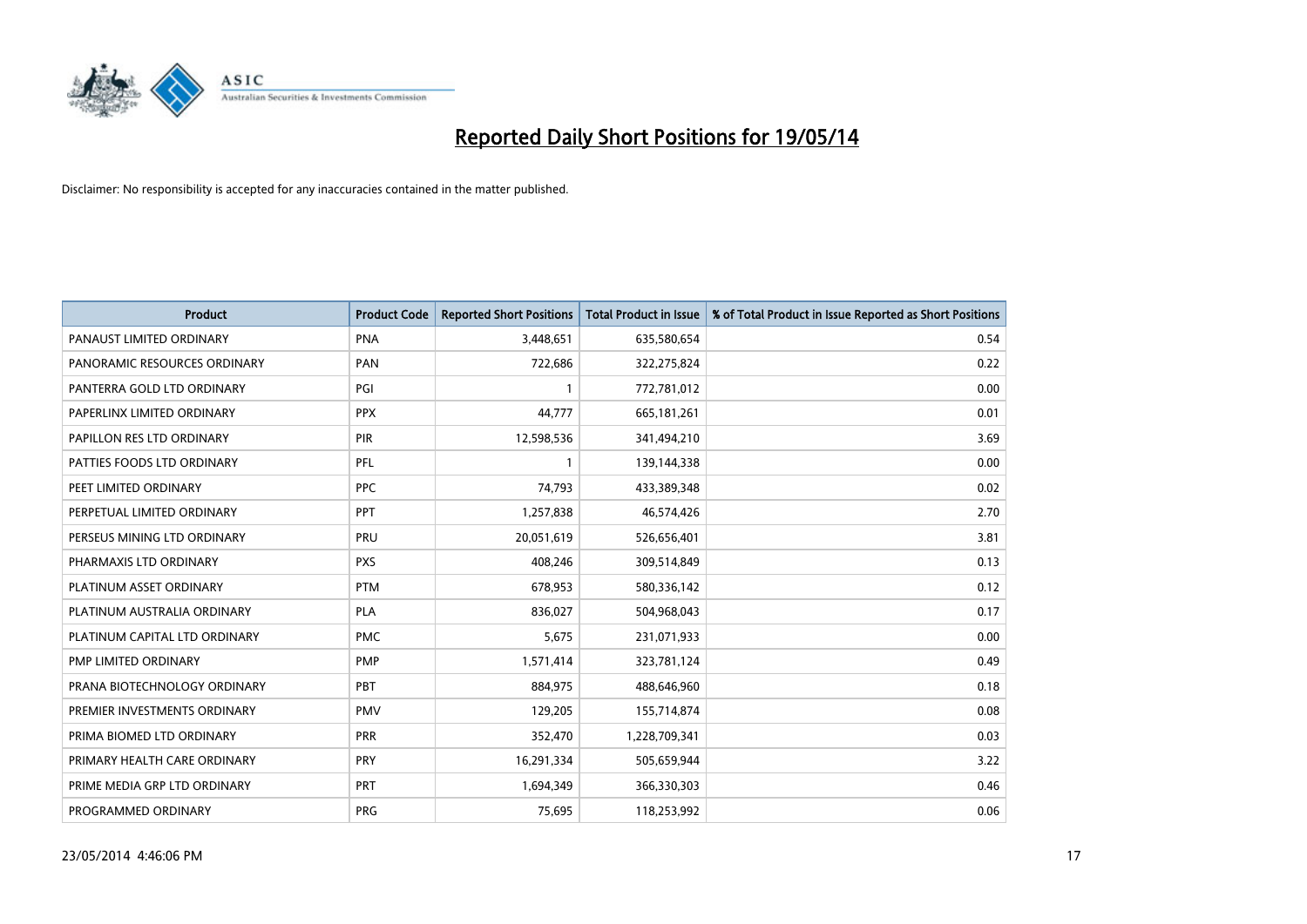

| <b>Product</b>                      | <b>Product Code</b> | <b>Reported Short Positions</b> | <b>Total Product in Issue</b> | % of Total Product in Issue Reported as Short Positions |
|-------------------------------------|---------------------|---------------------------------|-------------------------------|---------------------------------------------------------|
| PURA VIDA ENERGY NL ORDINARY        | <b>PVD</b>          | 36,537                          | 127,168,198                   | 0.03                                                    |
| <b>QANTAS AIRWAYS ORDINARY</b>      | QAN                 | 61,029,833                      | 2,196,330,250                 | 2.78                                                    |
| <b>OBE INSURANCE GROUP ORDINARY</b> | OBE                 | 22,504,518                      | 1,253,883,293                 | 1.79                                                    |
| ORXPHARMA LTD ORDINARY              | <b>ORX</b>          | 30,000                          | 164,190,969                   | 0.02                                                    |
| <b>OUBE HOLDINGS LTD ORDINARY</b>   | <b>QUB</b>          | 22,772,619                      | 1,028,551,156                 | 2.21                                                    |
| RAMELIUS RESOURCES ORDINARY         | <b>RMS</b>          | 12,110                          | 365,740,380                   | 0.00                                                    |
| RAMSAY HEALTH CARE ORDINARY         | <b>RHC</b>          | 1,290,859                       | 202,081,252                   | 0.64                                                    |
| RCG CORPORATION LTD ORDINARY        | <b>RCG</b>          | 125,147                         | 263,808,625                   | 0.05                                                    |
| <b>RCR TOMLINSON ORDINARY</b>       | <b>RCR</b>          | 337,626                         | 136,989,238                   | 0.25                                                    |
| <b>REA GROUP ORDINARY</b>           | <b>REA</b>          | 1,221,696                       | 131,714,699                   | 0.93                                                    |
| RECALL HOLDINGS LTD ORDINARY        | <b>REC</b>          | 2,698,104                       | 312,836,448                   | 0.86                                                    |
| <b>RECKON LIMITED ORDINARY</b>      | <b>RKN</b>          | 1,342,394                       | 126,913,066                   | 1.06                                                    |
| <b>RED FORK ENERGY ORDINARY</b>     | <b>RFE</b>          | 2,447,724                       | 501,051,719                   | 0.49                                                    |
| REDBANK ENERGY LTD ORDINARY         | AEJ                 | 13                              | 786,287                       | 0.00                                                    |
| REECE AUSTRALIA LTD. ORDINARY       | <b>REH</b>          | 124                             | 99,600,000                    | 0.00                                                    |
| REED RESOURCES LTD ORDINARY         | <b>RDR</b>          | 1,015                           | 523,453,895                   | 0.00                                                    |
| REGIS RESOURCES ORDINARY            | <b>RRL</b>          | 23,114,186                      | 499,744,095                   | 4.63                                                    |
| RESMED INC CDI 10:1                 | <b>RMD</b>          | 35,079,765                      | 1,415,926,590                 | 2.48                                                    |
| <b>RESOLUTE MINING ORDINARY</b>     | <b>RSG</b>          | 11,826,456                      | 641,189,223                   | 1.84                                                    |
| <b>RESOURCE GENERATION ORDINARY</b> | <b>RES</b>          | 1,220                           | 581,380,338                   | 0.00                                                    |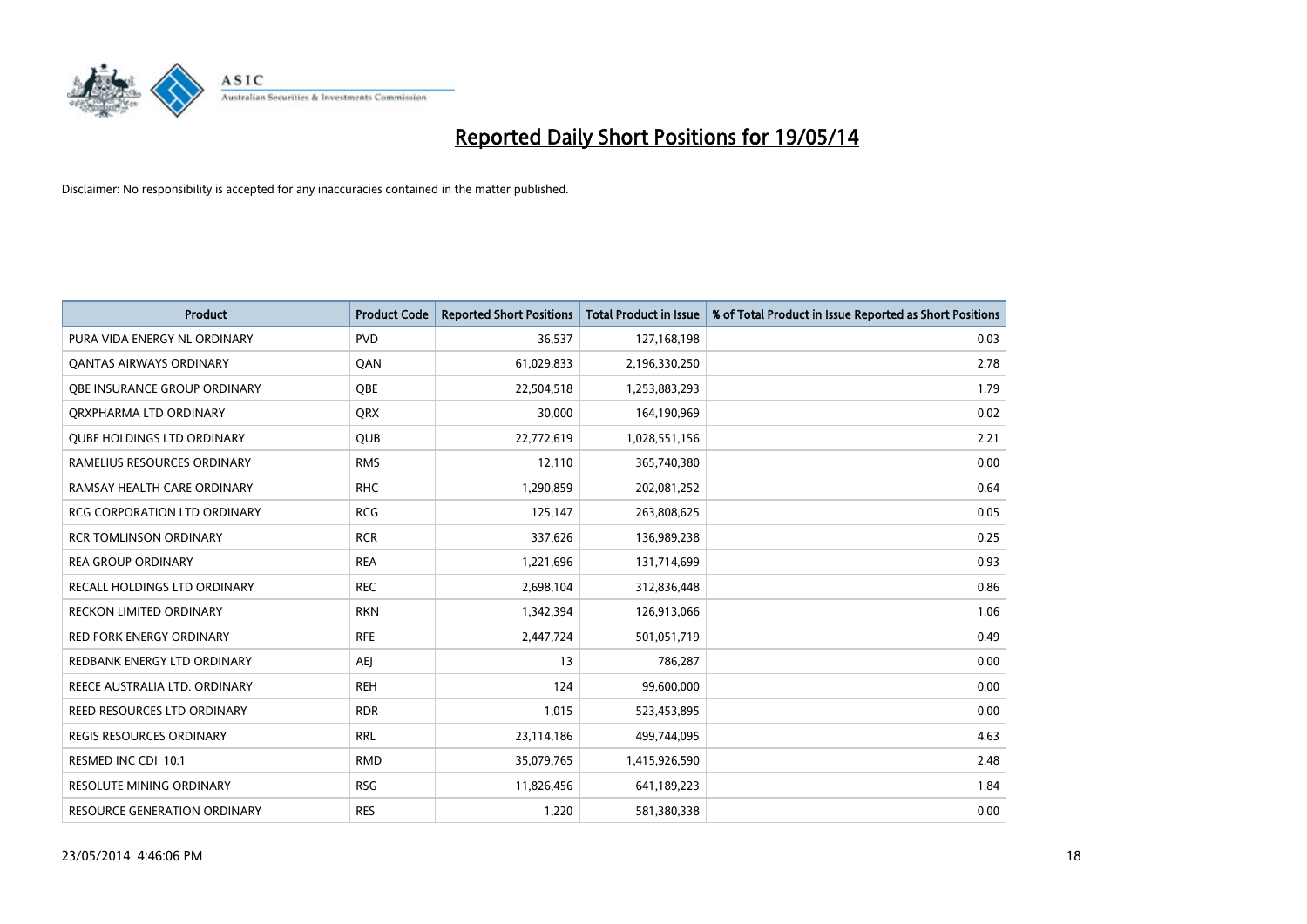

| <b>Product</b>                        | <b>Product Code</b> | <b>Reported Short Positions</b> | <b>Total Product in Issue</b> | % of Total Product in Issue Reported as Short Positions |
|---------------------------------------|---------------------|---------------------------------|-------------------------------|---------------------------------------------------------|
| <b>RETAIL FOOD GROUP ORDINARY</b>     | <b>RFG</b>          | 4,837,185                       | 144,868,508                   | 3.34                                                    |
| REX MINERALS LIMITED ORDINARY         | <b>RXM</b>          | 653,804                         | 220,519,784                   | 0.30                                                    |
| RIO TINTO LIMITED ORDINARY            | <b>RIO</b>          | 3,989,365                       | 435,758,720                   | 0.92                                                    |
| ROC OIL COMPANY ORDINARY              | <b>ROC</b>          | 283,331                         | 687,618,400                   | 0.04                                                    |
| ROYAL WOLF HOLDINGS ORDINARY          | <b>RWH</b>          | 192,532                         | 100,387,052                   | 0.19                                                    |
| SAI GLOBAL LIMITED ORDINARY           | SAI                 | 11,451,849                      | 210,793,906                   | 5.43                                                    |
| SALMAT LIMITED ORDINARY               | <b>SLM</b>          | 54                              | 159,812,799                   | 0.00                                                    |
| SAMSON OIL & GAS LTD ORDINARY         | SSN                 | 17,820,000                      | 2,837,756,933                 | 0.63                                                    |
| SANDFIRE RESOURCES ORDINARY           | <b>SFR</b>          | 962,296                         | 155,640,968                   | 0.62                                                    |
| SANTOS LTD ORDINARY                   | <b>STO</b>          | 5,683,106                       | 975,329,331                   | 0.58                                                    |
| SARACEN MINERAL ORDINARY              | SAR                 | 837,127                         | 792,784,738                   | 0.11                                                    |
| SCA PROPERTY GROUP STAPLED SECURITIES | SCP                 | 41,596,426                      | 648,628,320                   | 6.41                                                    |
| SEDGMAN LIMITED ORDINARY              | <b>SDM</b>          | 221,123                         | 227,059,277                   | 0.10                                                    |
| SEEK LIMITED ORDINARY                 | <b>SEK</b>          | 10,478,542                      | 340,384,875                   | 3.08                                                    |
| SELECT HARVESTS ORDINARY              | SHV                 | 30,693                          | 57,999,427                    | 0.05                                                    |
| SENEX ENERGY LIMITED ORDINARY         | <b>SXY</b>          | 8,648,918                       | 1,145,058,917                 | 0.76                                                    |
| SERVCORP LIMITED ORDINARY             | SRV                 | 35,833                          | 98,432,275                    | 0.04                                                    |
| SERVICE STREAM ORDINARY               | SSM                 | 30                              | 386,389,873                   | 0.00                                                    |
| SEVEN GROUP HOLDINGS ORDINARY         | <b>SVW</b>          | 436,740                         | 305,294,332                   | 0.14                                                    |
| SEVEN WEST MEDIA LTD ORDINARY         | <b>SWM</b>          | 3,048,114                       | 999,160,872                   | 0.31                                                    |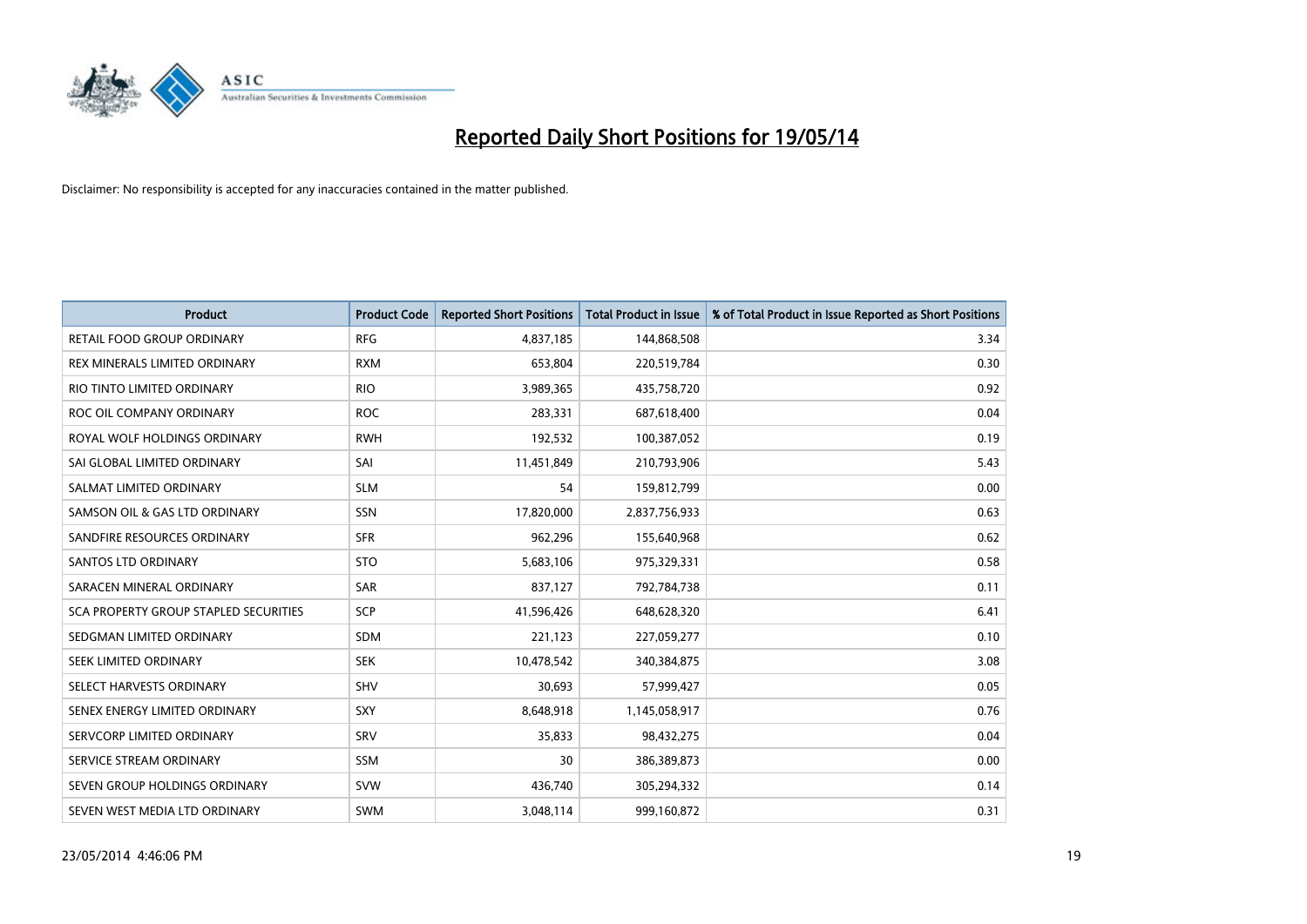

| <b>Product</b>                           | <b>Product Code</b> | <b>Reported Short Positions</b> | <b>Total Product in Issue</b> | % of Total Product in Issue Reported as Short Positions |
|------------------------------------------|---------------------|---------------------------------|-------------------------------|---------------------------------------------------------|
| SFG AUSTRALIA LTD ORDINARY               | <b>SFW</b>          | 199,204                         | 734,531,160                   | 0.03                                                    |
| SG FLEET GROUP LTD ORDINARY              | <b>SGF</b>          | 677,245                         | 242,691,826                   | 0.28                                                    |
| SIGMA PHARMACEUTICAL ORDINARY            | <b>SIP</b>          | 14,494,695                      | 1,125,026,719                 | 1.29                                                    |
| SILEX SYSTEMS ORDINARY                   | <b>SLX</b>          | 2,899,437                       | 170,367,734                   | 1.70                                                    |
| SILVER CHEF LIMITED ORDINARY             | SIV                 | 125,983                         | 29,333,629                    | 0.43                                                    |
| SILVER LAKE RESOURCE ORDINARY            | <b>SLR</b>          | 26,132,647                      | 503,233,971                   | 5.19                                                    |
| SIMS METAL MGMT LTD ORDINARY             | SGM                 | 12,631,818                      | 204,469,540                   | 6.18                                                    |
| SINGAPORE TELECOMM. CHESS DEPOSITARY INT | <b>SGT</b>          | 11,404,667                      | 144,402,021                   | 7.90                                                    |
| SINO GAS ENERGY ORDINARY                 | <b>SEH</b>          | 2,300,326                       | 1,530,457,040                 | 0.15                                                    |
| SIRIUS RESOURCES NL ORDINARY             | <b>SIR</b>          | 12,023,109                      | 261,980,167                   | 4.59                                                    |
| SIRTEX MEDICAL ORDINARY                  | <b>SRX</b>          | 76,646                          | 56,108,439                    | 0.14                                                    |
| SKILLED GROUP LTD ORDINARY               | <b>SKE</b>          | 1,929,382                       | 235,254,496                   | 0.82                                                    |
| SKY NETWORK ORDINARY                     | <b>SKT</b>          | 57,048                          | 389,139,785                   | 0.01                                                    |
| SKYCITY ENT GRP LTD ORDINARY             | <b>SKC</b>          | 219,399                         | 582,088,094                   | 0.04                                                    |
| <b>SLATER &amp; GORDON ORDINARY</b>      | SGH                 | 6,053,736                       | 204,338,625                   | 2.96                                                    |
| SMS MANAGEMENT, ORDINARY                 | <b>SMX</b>          | 2,417,919                       | 70,099,763                    | 3.45                                                    |
| SONIC HEALTHCARE ORDINARY                | <b>SHL</b>          | 3,064,441                       | 400,811,556                   | 0.76                                                    |
| SOUL PATTINSON (W.H) ORDINARY            | SOL                 | 2,516                           | 239,395,320                   | 0.00                                                    |
| SOUTH BOULDER MINES ORDINARY             | <b>STB</b>          | 1                               | 129,127,826                   | 0.00                                                    |
| SP AUSNET STAPLED SECURITIES             | <b>SPN</b>          | 52,248,447                      | 3,386,607,080                 | 1.54                                                    |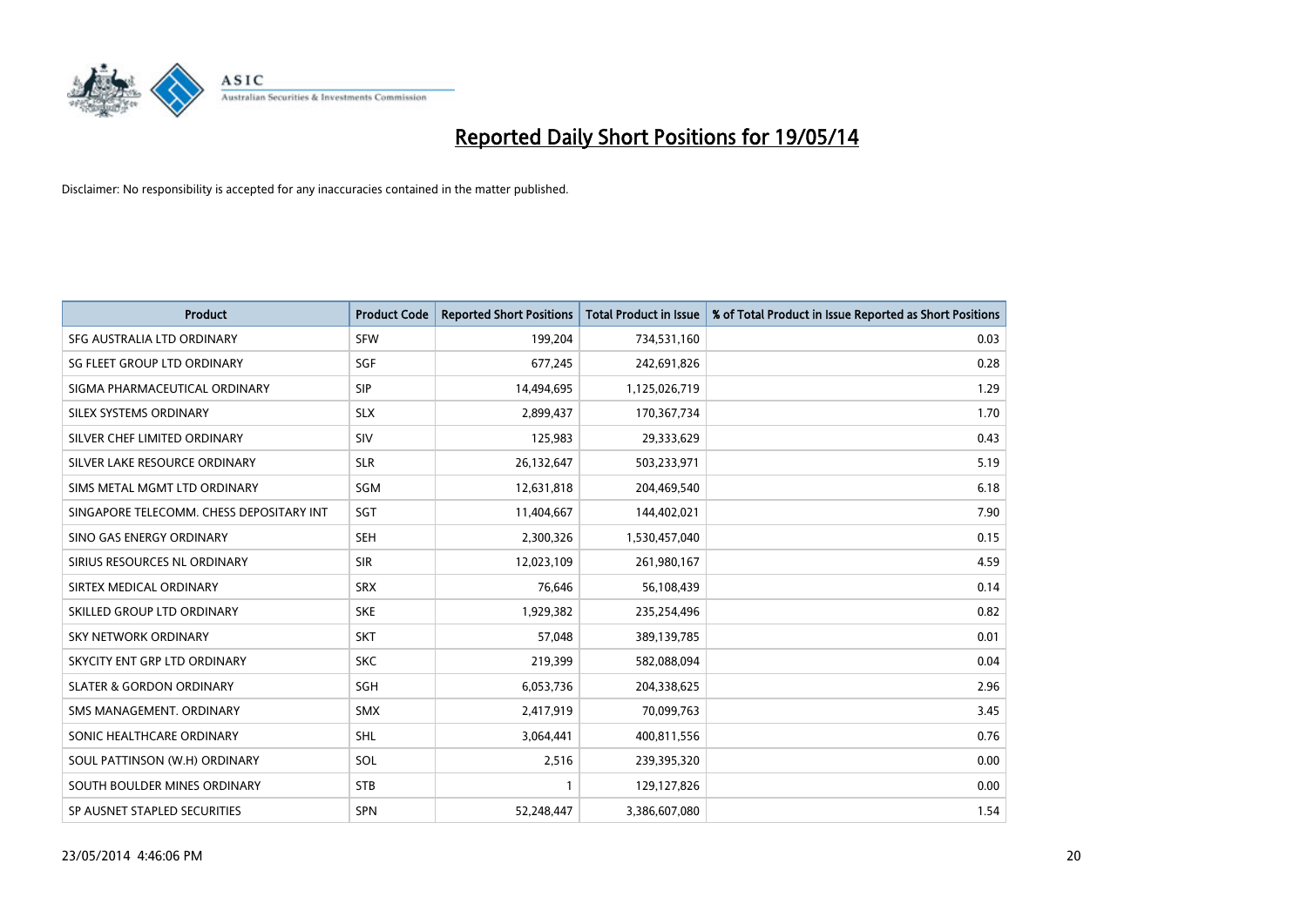

| <b>Product</b>                           | <b>Product Code</b> | <b>Reported Short Positions</b> | <b>Total Product in Issue</b> | % of Total Product in Issue Reported as Short Positions |
|------------------------------------------|---------------------|---------------------------------|-------------------------------|---------------------------------------------------------|
| SPARK INFRASTRUCTURE STAPLED US PROHIBT. | SKI                 | 36,803,410                      | 1,326,734,264                 | 2.77                                                    |
| SPDR 200 FUND ETF UNITS                  | <b>STW</b>          | 88,501                          | 45,026,368                    | 0.20                                                    |
| SPDR 200 RESOURCES ETF UNITS             | <b>OZR</b>          | 188                             | 1,601,962                     | 0.01                                                    |
| SPDR SMALL ORDS ETF UNITS                | SSO                 | 120,468                         | 801,304                       | 15.03                                                   |
| SPECIALTY FASHION ORDINARY               | SFH                 | 1,835                           | 192,236,121                   | 0.00                                                    |
| ST BARBARA LIMITED ORDINARY              | SBM                 | 27,577,292                      | 488,074,077                   | 5.65                                                    |
| STARPHARMA HOLDINGS ORDINARY             | SPL                 | 16,068,139                      | 284,664,680                   | 5.64                                                    |
| STEADFAST GROUP LTD ORDINARY             | <b>SDF</b>          | 2,057,820                       | 501,638,307                   | 0.41                                                    |
| STH CRS ELECT ENGNR ORDINARY             | <b>SXE</b>          | 19,573                          | 161,523,130                   | 0.01                                                    |
| STHN CROSS MEDIA ORDINARY                | <b>SXL</b>          | 12,944,615                      | 705,246,986                   | 1.84                                                    |
| STOCKLAND UNITS/ORD STAPLED              | SGP                 | 20,579,405                      | 2,326,978,560                 | 0.88                                                    |
| STRAITS RES LTD. ORDINARY                | SRO                 | 28,747                          | 1,217,730,293                 | 0.00                                                    |
| STRIKE ENERGY LTD ORDINARY               | <b>STX</b>          | 914                             | 812,497,613                   | 0.00                                                    |
| STW COMMUNICATIONS ORDINARY              | SGN                 | 976,198                         | 403,828,512                   | 0.24                                                    |
| SUNCORP GROUP LTD ORDINARY               | <b>SUN</b>          | 12,687,558                      | 1,286,600,980                 | 0.99                                                    |
| SUNDANCE ENERGY ORDINARY                 | <b>SEA</b>          | 12,187,443                      | 547,675,861                   | 2.23                                                    |
| SUNDANCE RESOURCES ORDINARY              | <b>SDL</b>          | 85,678,315                      | 3,079,369,367                 | 2.78                                                    |
| SUNLAND GROUP LTD ORDINARY               | <b>SDG</b>          | 109,657                         | 181,710,087                   | 0.06                                                    |
| SUPER RET REP LTD ORDINARY               | <b>SUL</b>          | 2,348,574                       | 196,731,620                   | 1.19                                                    |
| SYD AIRPORT STAPLED US PROHIBIT.         | <b>SYD</b>          | 15,326,468                      | 2,216,216,041                 | 0.69                                                    |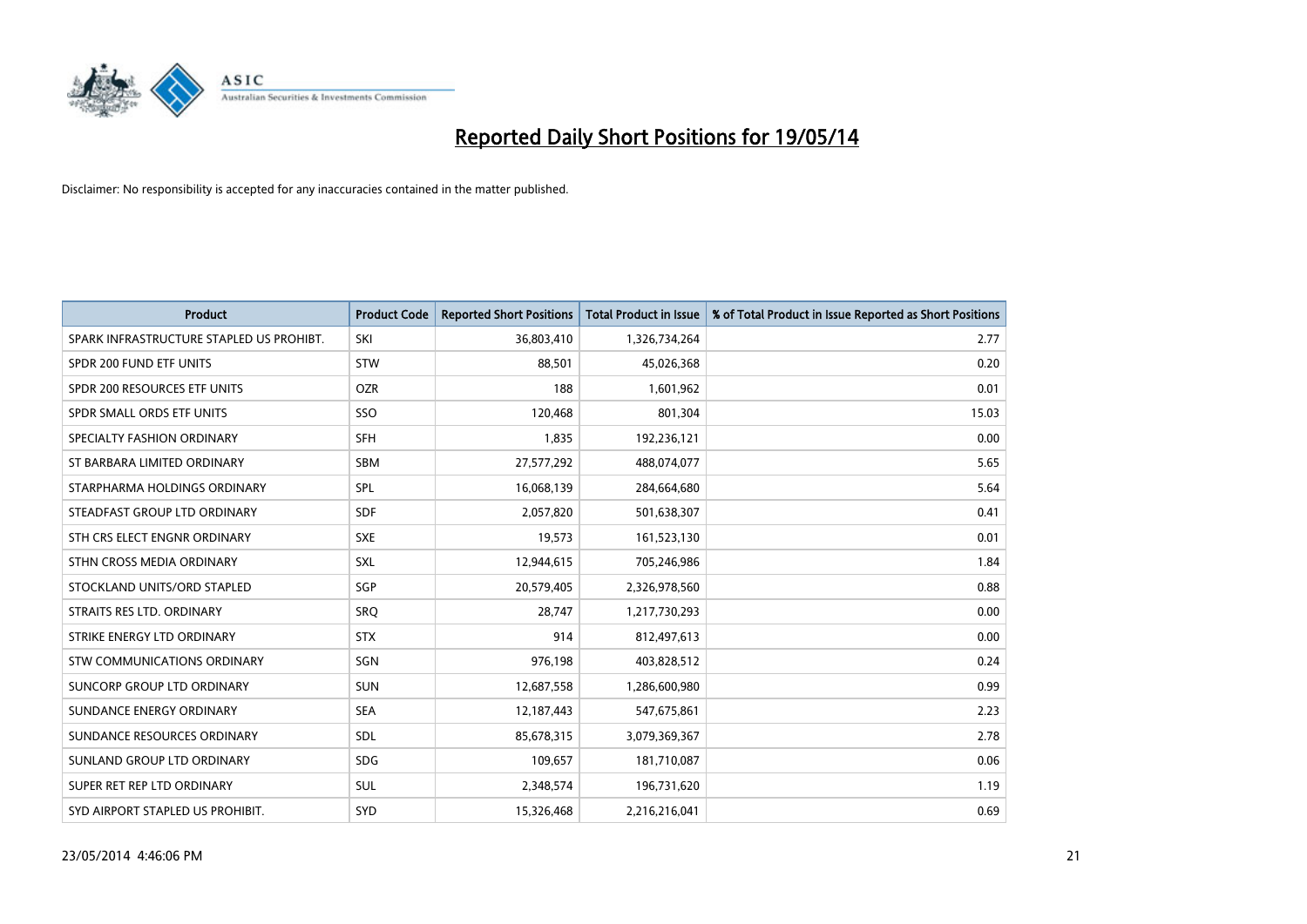

| <b>Product</b>                  | <b>Product Code</b> | <b>Reported Short Positions</b> | <b>Total Product in Issue</b> | % of Total Product in Issue Reported as Short Positions |
|---------------------------------|---------------------|---------------------------------|-------------------------------|---------------------------------------------------------|
| SYRAH RESOURCES ORDINARY        | <b>SYR</b>          | 5,750,639                       | 162,475,614                   | 3.54                                                    |
| TABCORP HOLDINGS LTD ORDINARY   | TAH                 | 16,346,364                      | 762,954,019                   | 2.14                                                    |
| TANAMI GOLD NL ORDINARY         | <b>TAM</b>          | 1                               | 1,175,097,046                 | 0.00                                                    |
| TANGIERS PETROLEUM ORDINARY     | <b>TPT</b>          | 176,953                         | 174,579,220                   | 0.10                                                    |
| TAP OIL LIMITED ORDINARY        | <b>TAP</b>          | 34,591                          | 242,237,221                   | 0.01                                                    |
| TASSAL GROUP LIMITED ORDINARY   | <b>TGR</b>          | 21,708                          | 146,507,029                   | 0.01                                                    |
| <b>TATTS GROUP LTD ORDINARY</b> | <b>TTS</b>          | 13,172,552                      | 1,434,447,341                 | 0.92                                                    |
| TECHNOLOGY ONE ORDINARY         | <b>TNE</b>          | 219,102                         | 307,751,455                   | 0.07                                                    |
| TELECOM CORPORATION ORDINARY    | <b>TEL</b>          | 8,561,510                       | 1,828,530,844                 | 0.47                                                    |
| TELSTRA CORPORATION, ORDINARY   | <b>TLS</b>          | 24,316,135                      | 12,443,074,357                | 0.20                                                    |
| TEN NETWORK HOLDINGS ORDINARY   | <b>TEN</b>          | 162,602,149                     | 2,630,984,596                 | 6.18                                                    |
| TERANGA GOLD CORP CDI 1:1       | <b>TGZ</b>          | 178,777                         | 101,778,769                   | 0.18                                                    |
| TFS CORPORATION LTD ORDINARY    | <b>TFC</b>          | 1,000,289                       | 282,157,408                   | 0.35                                                    |
| THE REJECT SHOP ORDINARY        | <b>TRS</b>          | 2,896,349                       | 28,826,248                    | 10.05                                                   |
| <b>TIGER RESOURCES ORDINARY</b> | <b>TGS</b>          | 875,512                         | 838,897,617                   | 0.10                                                    |
| TITAN ENERGY SERVICE ORDINARY   | <b>TTN</b>          | 11,805                          | 50,561,915                    | 0.02                                                    |
| TOLL HOLDINGS LTD ORDINARY      | <b>TOL</b>          | 30,177,768                      | 717,133,875                   | 4.21                                                    |
| TOX FREE SOLUTIONS ORDINARY     | <b>TOX</b>          | 2,998,830                       | 133,252,359                   | 2.25                                                    |
| TPG TELECOM LIMITED ORDINARY    | <b>TPM</b>          | 7,486,202                       | 793,808,141                   | 0.94                                                    |
| TRADE ME GROUP ORDINARY         | <b>TME</b>          | 1,195,969                       | 396,548,005                   | 0.30                                                    |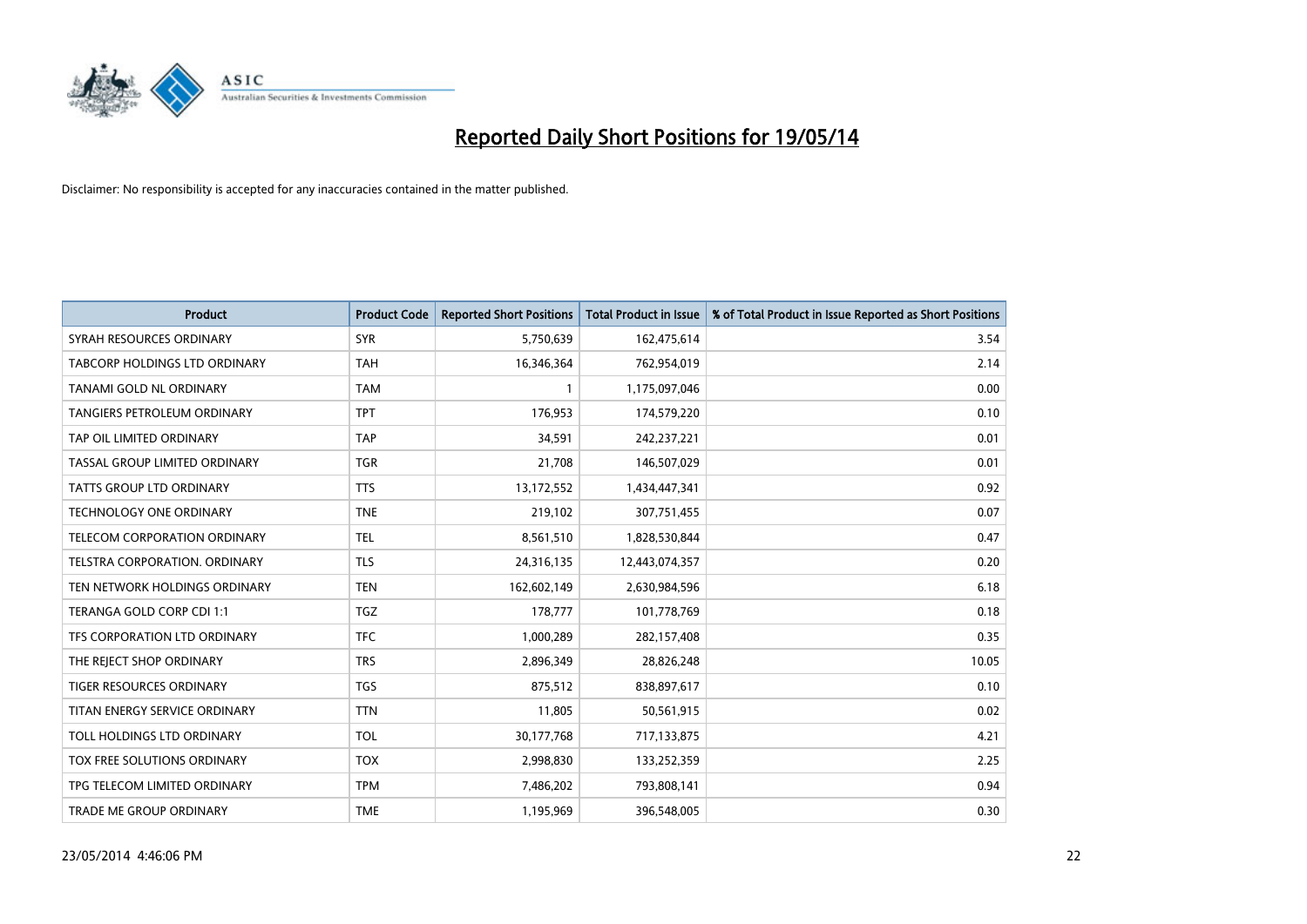

| Product                              | <b>Product Code</b> | <b>Reported Short Positions</b> | <b>Total Product in Issue</b> | % of Total Product in Issue Reported as Short Positions |
|--------------------------------------|---------------------|---------------------------------|-------------------------------|---------------------------------------------------------|
| <b>TRANSFIELD SERVICES ORDINARY</b>  | <b>TSE</b>          | 43,867,916                      | 512,457,716                   | 8.56                                                    |
| TRANSPACIFIC INDUST. ORDINARY        | <b>TPI</b>          | 14,395,994                      | 1,578,786,704                 | 0.91                                                    |
| TRANSURBAN GROUP TRIPLE STAPLED SEC. | <b>TCL</b>          | 8,729,707                       | 1,817,200,970                 | 0.48                                                    |
| TREASURY GROUP ORDINARY              | <b>TRG</b>          | 15,945                          | 23,070,755                    | 0.07                                                    |
| TREASURY WINE ESTATE ORDINARY        | <b>TWE</b>          | 56,413,210                      | 649,427,560                   | 8.69                                                    |
| TROY RESOURCES LTD ORDINARY          | <b>TRY</b>          | 3,403,799                       | 195,034,997                   | 1.75                                                    |
| UGL LIMITED ORDINARY                 | <b>UGL</b>          | 18,706,479                      | 166,511,240                   | 11.23                                                   |
| UNILIFE CORPORATION CDI 6:1          | <b>UNS</b>          | 120,000                         | 259,710,264                   | 0.05                                                    |
| US MASTERS RES FUND ORDINARY UNITS   | <b>URF</b>          | 27                              | 263,972,915                   | 0.00                                                    |
| UXC LIMITED ORDINARY                 | <b>UXC</b>          | 3,278,250                       | 321,271,353                   | 1.02                                                    |
| VEDA GROUP LTD ORDINARY              | <b>VED</b>          | 10,082,318                      | 842,055,406                   | 1.20                                                    |
| <b>VILLAGE ROADSHOW LTD ORDINARY</b> | <b>VRL</b>          | 1,762,596                       | 159,498,988                   | 1.11                                                    |
| VIRGIN AUS HLDG LTD ORDINARY         | <b>VAH</b>          | 47,018,340                      | 3,514,825,734                 | 1.34                                                    |
| VIRTUS HEALTH LTD ORDINARY           | <b>VRT</b>          | 3,406,097                       | 79,722,678                    | 4.27                                                    |
| VISION EYE INSTITUTE ORDINARY        | <b>VEI</b>          | 182,968                         | 161,017,230                   | 0.11                                                    |
| <b>VOCATION LTD ORDINARY</b>         | <b>VET</b>          | 11,573,081                      | 200,000,000                   | 5.79                                                    |
| <b>VOCUS COMMS LTD ORDINARY</b>      | <b>VOC</b>          | 519,944                         | 92,834,500                    | 0.56                                                    |
| WATERMARK FUND LTD ORDINARY          | <b>WMK</b>          | 35,000                          | 83,796,036                    | 0.04                                                    |
| <b>WATPAC LIMITED ORDINARY</b>       | <b>WTP</b>          | 3,929                           | 186,489,922                   | 0.00                                                    |
| <b>WDS LIMITED ORDINARY</b>          | <b>WDS</b>          | 3,317                           | 144,740,614                   | 0.00                                                    |